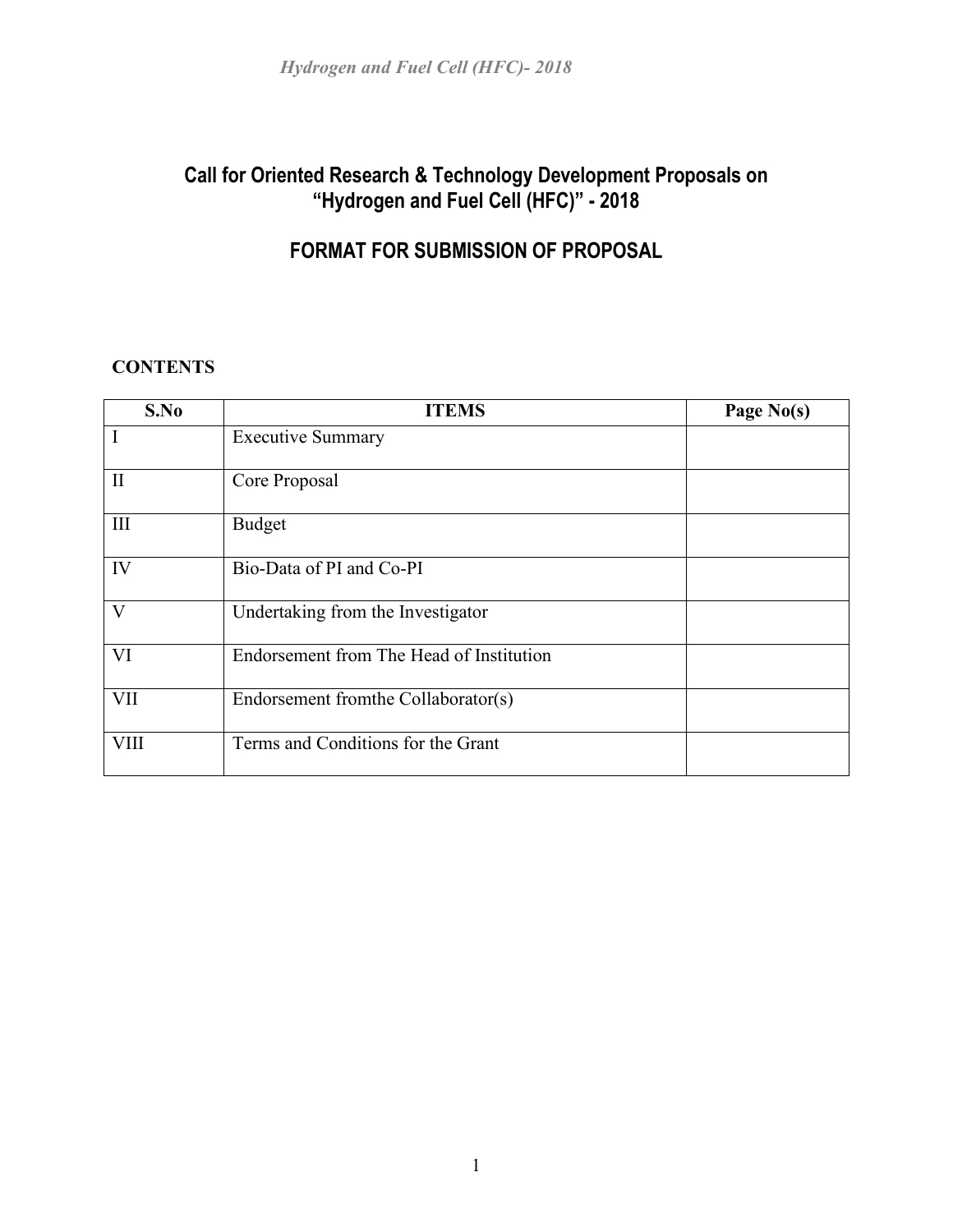#### I. Executive Summary

#### *(To be limited to two A-4 pages)*

### **Ensure to readthe Guidelines (in italics fonts) and fill the selected/relevant text only in the boxes**

| 1.               | Project Title                                                                           |                                                                                                                                                                                                                                                                                                                                                                                                                            |                                                                                                                                                     |  |  |  |
|------------------|-----------------------------------------------------------------------------------------|----------------------------------------------------------------------------------------------------------------------------------------------------------------------------------------------------------------------------------------------------------------------------------------------------------------------------------------------------------------------------------------------------------------------------|-----------------------------------------------------------------------------------------------------------------------------------------------------|--|--|--|
| 2.               | Project cost<br>(Amount in lakhs)                                                       | DST:                                                                                                                                                                                                                                                                                                                                                                                                                       | Collaborator(s)(if any):                                                                                                                            |  |  |  |
| 3.               | Duration (in months)                                                                    |                                                                                                                                                                                                                                                                                                                                                                                                                            |                                                                                                                                                     |  |  |  |
| $\overline{4}$ . | PI Name                                                                                 |                                                                                                                                                                                                                                                                                                                                                                                                                            |                                                                                                                                                     |  |  |  |
|                  | Date of Birth                                                                           |                                                                                                                                                                                                                                                                                                                                                                                                                            |                                                                                                                                                     |  |  |  |
| 5.               | $Co-PI(s)$ Name<br>Date of Birth                                                        |                                                                                                                                                                                                                                                                                                                                                                                                                            |                                                                                                                                                     |  |  |  |
| 6.               | Lead Organization                                                                       |                                                                                                                                                                                                                                                                                                                                                                                                                            |                                                                                                                                                     |  |  |  |
| 7.               | of<br>Lead<br><b>Status</b><br>Organization                                             | Recognized universities and academic institutions/ National Laboratories/R&D<br>institution,/Research organizations recognized by DSIR/Others-Specify the affiliation<br>(Govt /govt. undertaking/govt.-aided/private institution)<br>clearly                                                                                                                                                                              |                                                                                                                                                     |  |  |  |
| 8.               | Collaborator/Consorti<br>um partner name(s), if<br>any                                  | (Consortium may be formed wherever necessary. In sections 11 and 12 of the<br>proposal, clearly explain the need for forming the consortium and the roles and<br>responsibilities of each partner).                                                                                                                                                                                                                        |                                                                                                                                                     |  |  |  |
| 9.               | Collaborators'/<br>Consortium<br>partners'Status                                        | (In case of private sector company, please indicate DSIR registration number of<br>recognition of in-house R&D units)<br>(Industry partner should have proven standing and R&D capability and should<br>exhibit the potential to commercialize the products / systems developed under the<br>proposal. The extent of participation and contribution of the industry partner should<br>be clearly defined in the proposal). |                                                                                                                                                     |  |  |  |
| 10.              | information<br>Contact<br>affiliation<br>for<br>with<br>foreign partners, <i>if any</i> |                                                                                                                                                                                                                                                                                                                                                                                                                            |                                                                                                                                                     |  |  |  |
| 11.              | Objectives                                                                              | (Precise and quantified)                                                                                                                                                                                                                                                                                                                                                                                                   |                                                                                                                                                     |  |  |  |
| 12.              | Methodology                                                                             | (Highlight the novelty and unique aspects of the proposal)                                                                                                                                                                                                                                                                                                                                                                 |                                                                                                                                                     |  |  |  |
| 13.              | Deliverables                                                                            | <i>international ones)</i>                                                                                                                                                                                                                                                                                                                                                                                                 | (Deliverables should include target performance and projected cost when<br>commercialized, and how these targets compare with existing national and |  |  |  |

## **13. Budget details:**

| A. | Project Manpower<br>$\text{Post}\&\text{Nos}$<br>Research group/ institution-wise<br>if more than one institutions are<br><i>involved</i> ) | DST:<br>(JRF/SRF/Research Associate/ Project Assistant /<br>other Professional Manpower) | $Collaborator(s)$ : |
|----|---------------------------------------------------------------------------------------------------------------------------------------------|------------------------------------------------------------------------------------------|---------------------|
| В. | List of Equipment's<br>required (Research group/<br>institution-wise if more than one<br>institutions are involved)                         | DST:                                                                                     | $Collaborator(s)$ : |
|    | Fabricated<br>system<br>/prototype, if any                                                                                                  | DST:                                                                                     | $Collaborator(s)$ : |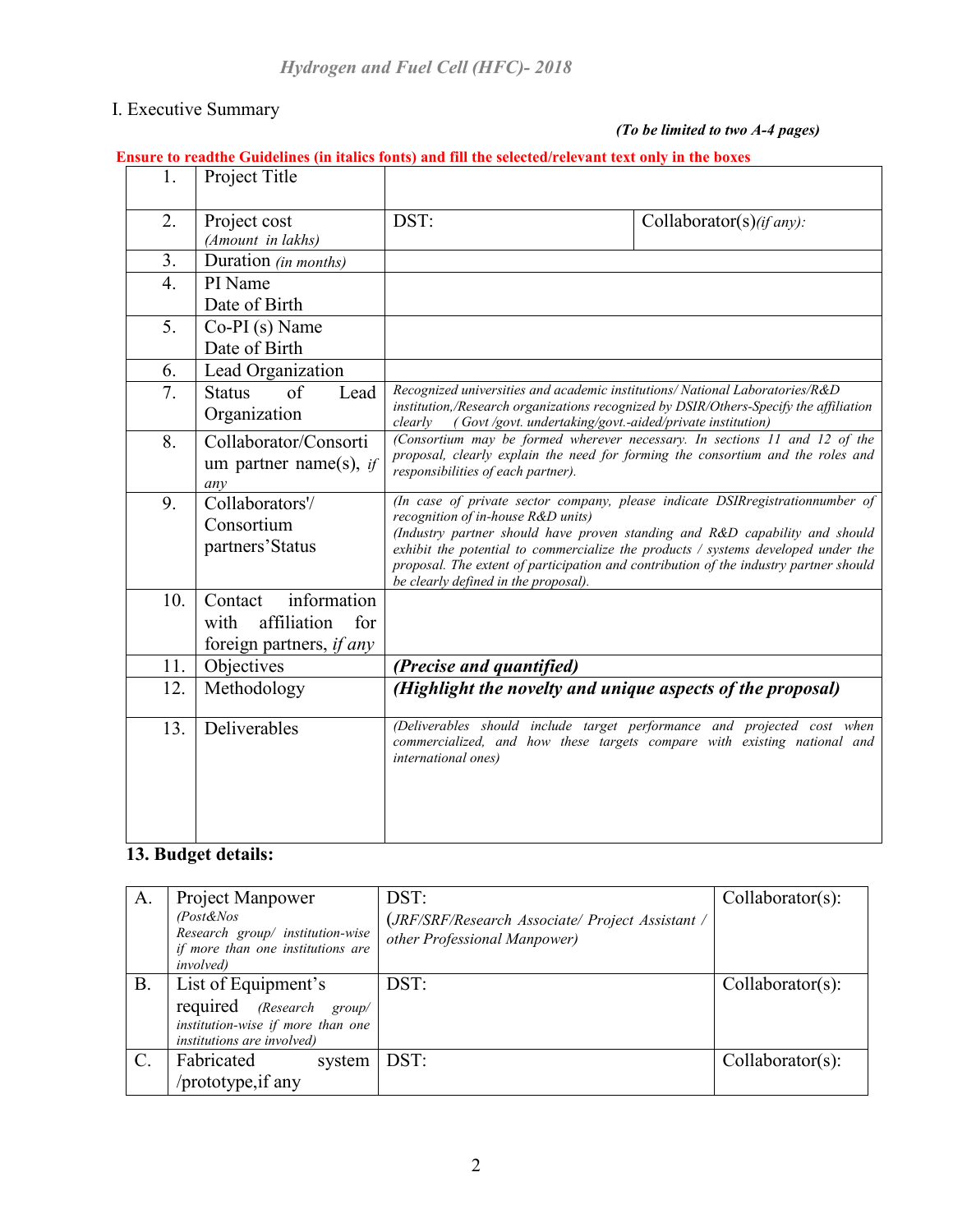|   |                                                           | Natureof Contribution   In Cash & Kind (Please elaborate) |
|---|-----------------------------------------------------------|-----------------------------------------------------------|
|   | from Collaborators                                        |                                                           |
| E | Nature of Contribution<br>from foreign partner, if<br>anv |                                                           |

## **14. Funds requirements from DST:**

## **(All amount in lakh)**

| S. No        | <b>Item Head</b>                                       | $1st$ Year | $2nd$ Year | 3 <sup>rd</sup> Year | Total (Rs.) |
|--------------|--------------------------------------------------------|------------|------------|----------------------|-------------|
| $\mathbf{A}$ | <b>Non-recurring (Capital Items)</b>                   |            |            |                      |             |
| $\mathbf{1}$ | Permanent Equipment's                                  |            |            |                      |             |
| 2.           | Plant cost/Fabricated systems/<br>Demonstration models |            |            |                      |             |
|              | Subtotal (capital items)                               |            |            |                      |             |
| $\bf{B}$     | <b>Recurring Items (General)</b>                       |            |            |                      |             |
| 1.           | Manpower                                               |            |            |                      |             |
| 2.           | Consumables                                            |            |            |                      |             |
| 3.           | Contingencies                                          |            |            |                      |             |
| 4.           | Travel                                                 |            |            |                      |             |
| 5.           | Other Costs (Outsource work<br>etc.), if any           |            |            |                      |             |
| 6.           | Overhead                                               |            |            |                      |             |
|              | Subtotal (General)                                     |            |            |                      |             |
| $\mathbf C$  | Total cost of the project $(A+B)$                      |            |            |                      |             |

**A. Total requirement of funds from DST = Mention breakup of the total funds in case of multi institutional projects=**

**B. Contribution of participating institution(s), if any=**

**Total project cost (A+B) =**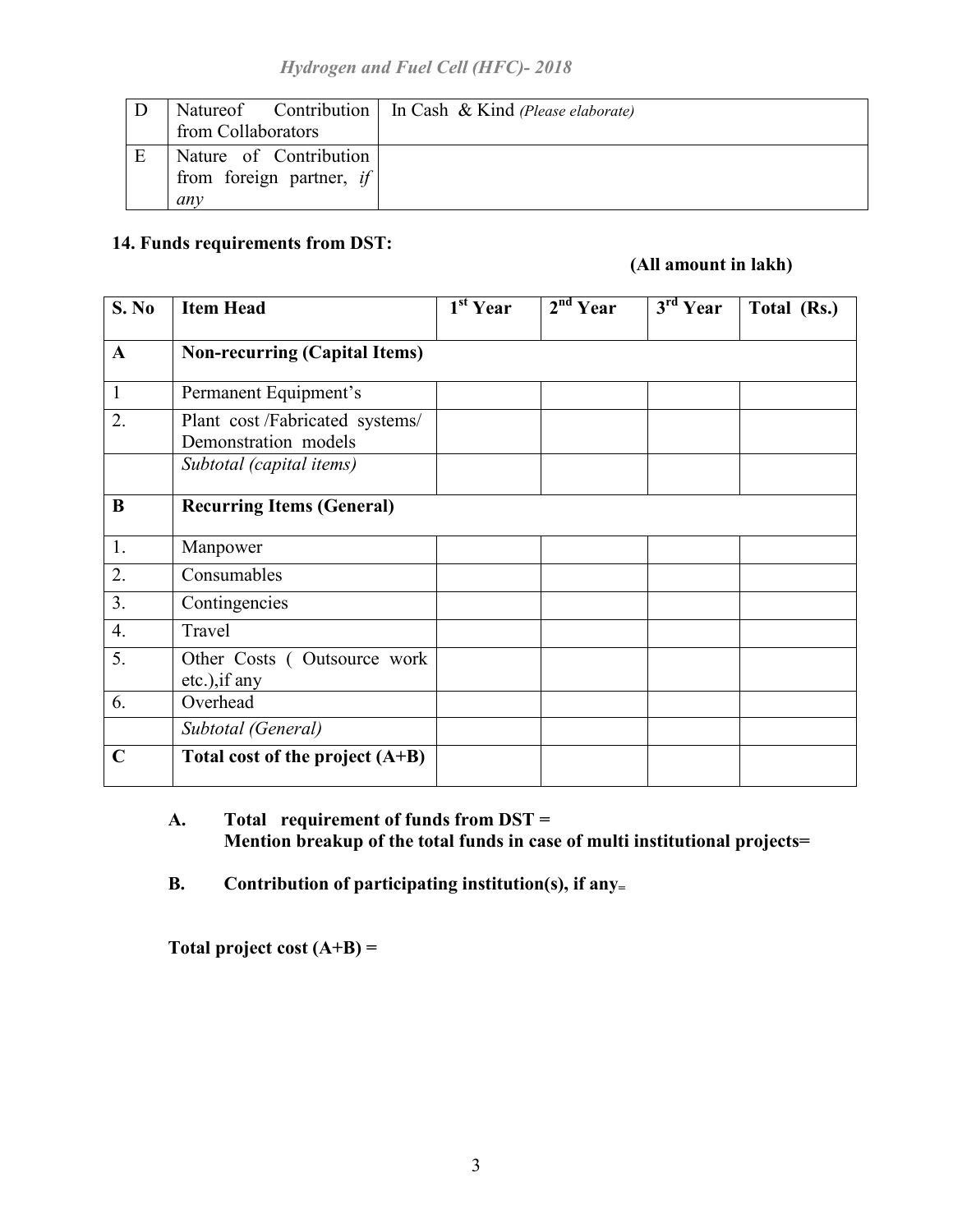## II. CORE PROPOSAL

**(Kindly ensure to readthe guidelines(in italics fonts) and fill the text accordingly)**

### **1. Project Title**

#### **2. Lead Principal Investigator (PI)\***

**Name:**

**Designation:**

**Complete Address***(with city pin code):*

**Telephone&MobileNo.:**

**E-mail:**

**Co-Principal Investigator(s) (Co-PIs)**

**Name:**

**Designation:**

**Complete Address***(with city pin code):*

**Telephone& Mobile No. :**

**E-mail:**

#### **3. Consortium partner organization(s) / collaborator(s) / foreign partners:**

**Name(s) of Co- Principal Investigator(s)\*:**

#### **Designation:**

 **Complete address***(with city pin code)***:**

#### **Telephone&Mobile No. :**

#### **E-mail:**

*(\*PI age should not exceed the superannuation age during the duration of project and must be regular employee of organization. Project shall not be considered in absence of Co- PIs. .Lead Principal Coordinating Investigator has to be identified in case of Consortium Projects)*

**4. Collaborating Agencies/Industries***(If any) (Consortia may be formed wherever necessary. In sections 11 and 12 of the proposal, clearly explain the need for forming the consortia and the roles and responsibilities of each partner.)*

#### **5. Target Beneficiaries**

**6. Objectives of the Proposal**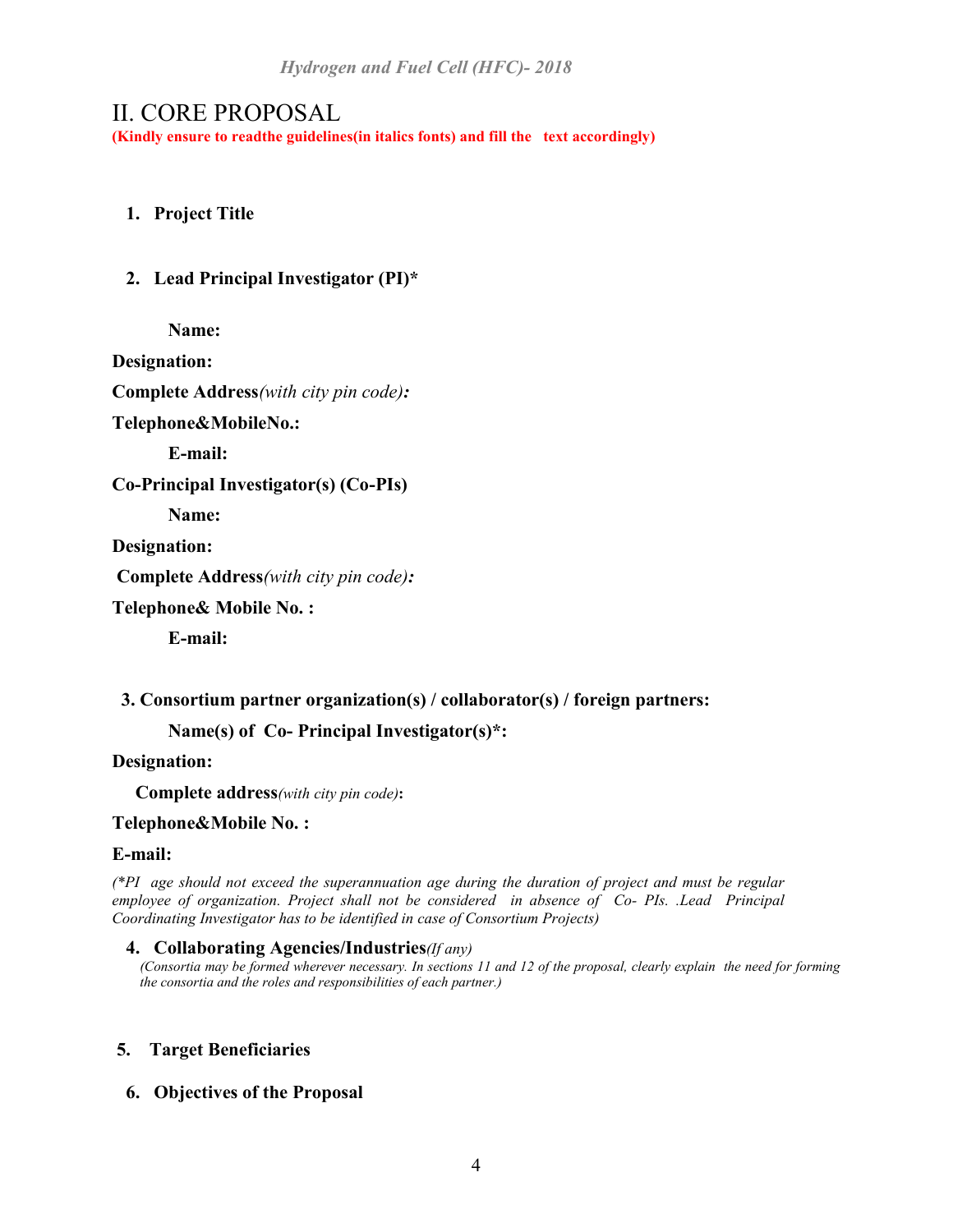*(Precise and quantified: Estimated possible values, Use bullet form)*

#### **7.Critical Review of StatusIdentifying Gaps**

**(***include important references& IPR survey)*

7.1 National Status Review

7.2 International Status Review

#### **8.Novelty / uniqueness of the Proposal***( not more than 50 words )*

#### **9. Outline of the Project**

(*Define the problem and give technical details including schematics wherever necessary)*

**10.Deliverables of the project***(select the relevant option and give itsbrief details. (Deliverables should have a clear connect with its utilisation in field and indicate performance and projected cost when commercialized, and mention how these targets compare with existing national and international ones)*

- *I. New/Upgraded materials:*
- *II. New/Upgraded Product:*
- *III. New/Upscaled Process:*
- *IV. New/ Upgraded System:*
- *V. Services (including software):*
- *VI. Performance analysis:*
- *VII. (Scientific data generation,*
- *VIII. analysis and evaluation)*
- *IX. Feasibility analysis:*
- *X. Technological Capability:*
- *XI. Database development and documentation:*
- *XII. Proof of new concepts at a device level.*
- *XIII. Achieving State of art performance in a chosen device*

#### **11. Methodology**

*(This section should also include preliminary/background work done by all the investigators, which is relevant to the project. The description of methodology should adequatelydemonstrate the pathways, main work element etc and highlight the capability of the investigators to achieve them)*

| <b>Sl</b> | <b>Activity/Milestone</b>                                                            |        | vear     | $\boldsymbol{\gamma}$ nd<br>year |           | 3 <sup>rd</sup><br>vear |             |
|-----------|--------------------------------------------------------------------------------------|--------|----------|----------------------------------|-----------|-------------------------|-------------|
| no.       |                                                                                      | $1-6M$ | 6-12 $M$ | $13 - 18M$                       | $19-24 M$ | $25-30M$                | $31 - 36 M$ |
| Al        |                                                                                      |        |          |                                  |           |                         |             |
| A2        |                                                                                      |        |          |                                  |           |                         |             |
|           |                                                                                      |        |          |                                  |           |                         |             |
| **        | Draft<br>completion<br>report for review (3<br>month prior to date of<br>completion) |        |          |                                  |           |                         |             |

 **12. Work Plan** (*mention project activities and Highlight Milestones)*

#### **13. Names of 5 Experts/Agencies/ Institutions working in the similar area**

*(Please give complete Name, Designation,Email, Address with pin code, telephone number)*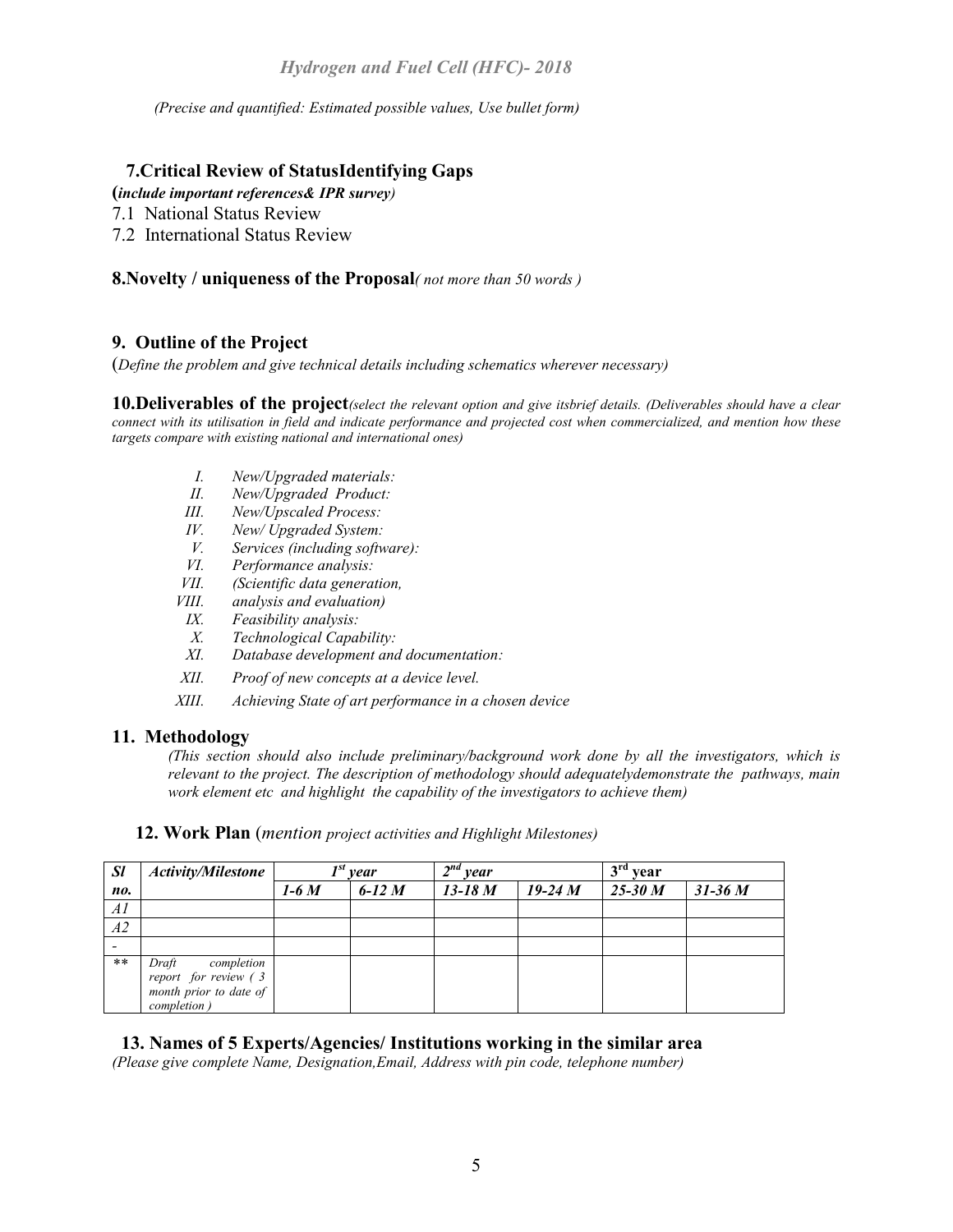#### **14.Any other information relevant to the Project proposal/execution of the project**

 *(Importance of the proposed R & D to India ,Group strength,site details, economicanalysis, Institutional Details etc.)*

#### **15.Facilities and Infrastructure already available to the PI(s) at their Institute for Implementing the project***.*

| S.no | Equipment Name / Funding Source | <b>For which purpose it would be</b><br>utilized in current project |
|------|---------------------------------|---------------------------------------------------------------------|
|      |                                 |                                                                     |
|      |                                 |                                                                     |
|      |                                 |                                                                     |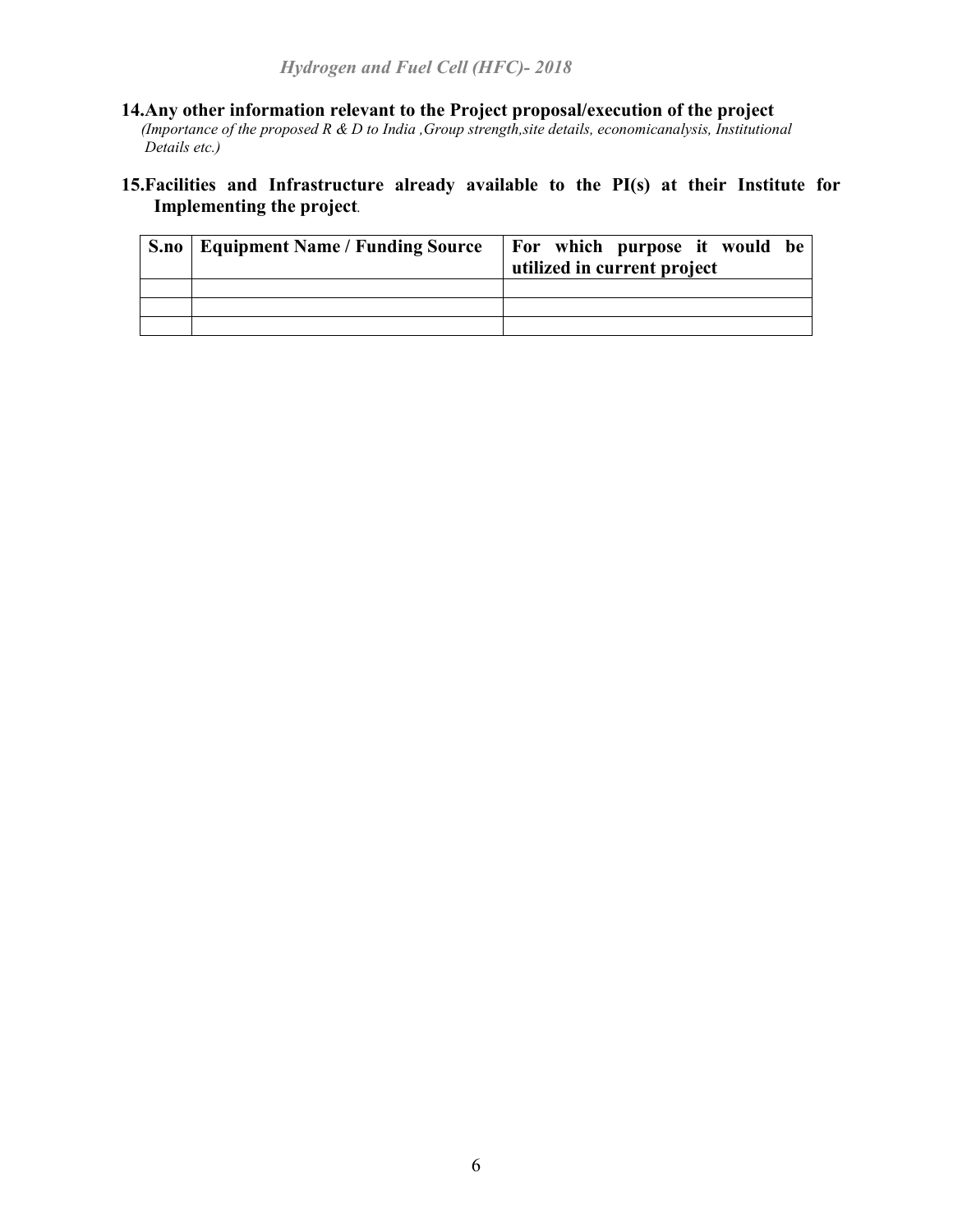*Hydrogen and Fuel Cell (HFC)- 2018*

## **III. BUDGET ESTIMATES**

#### **Break-up of Total Budget**

| <b>I.Funds</b> requirement from DST |                       |                             | All amount in lakh |
|-------------------------------------|-----------------------|-----------------------------|--------------------|
| Institute name in consortium        | Capital Items (A)     | Other items (B)             | Total $(C =$       |
|                                     | (Non-recurring) (Rs.) | <b>Recurring head (Rs.)</b> | $A+B$ $(Rs.)$      |
|                                     |                       |                             |                    |
|                                     |                       |                             |                    |
| <b>Total</b>                        |                       |                             |                    |

1) Nature of Contribution from Collaborators, if any : Cash / Kind *(Please elaborate)*

2) Nature of Contribution from foreign partner, if any : Cash / Kind *(Please elaborate)*

3) Total cost = Rs.  $(DST)$  + Rs. (Cash amount provided by Collaborator, if any ) = Rs.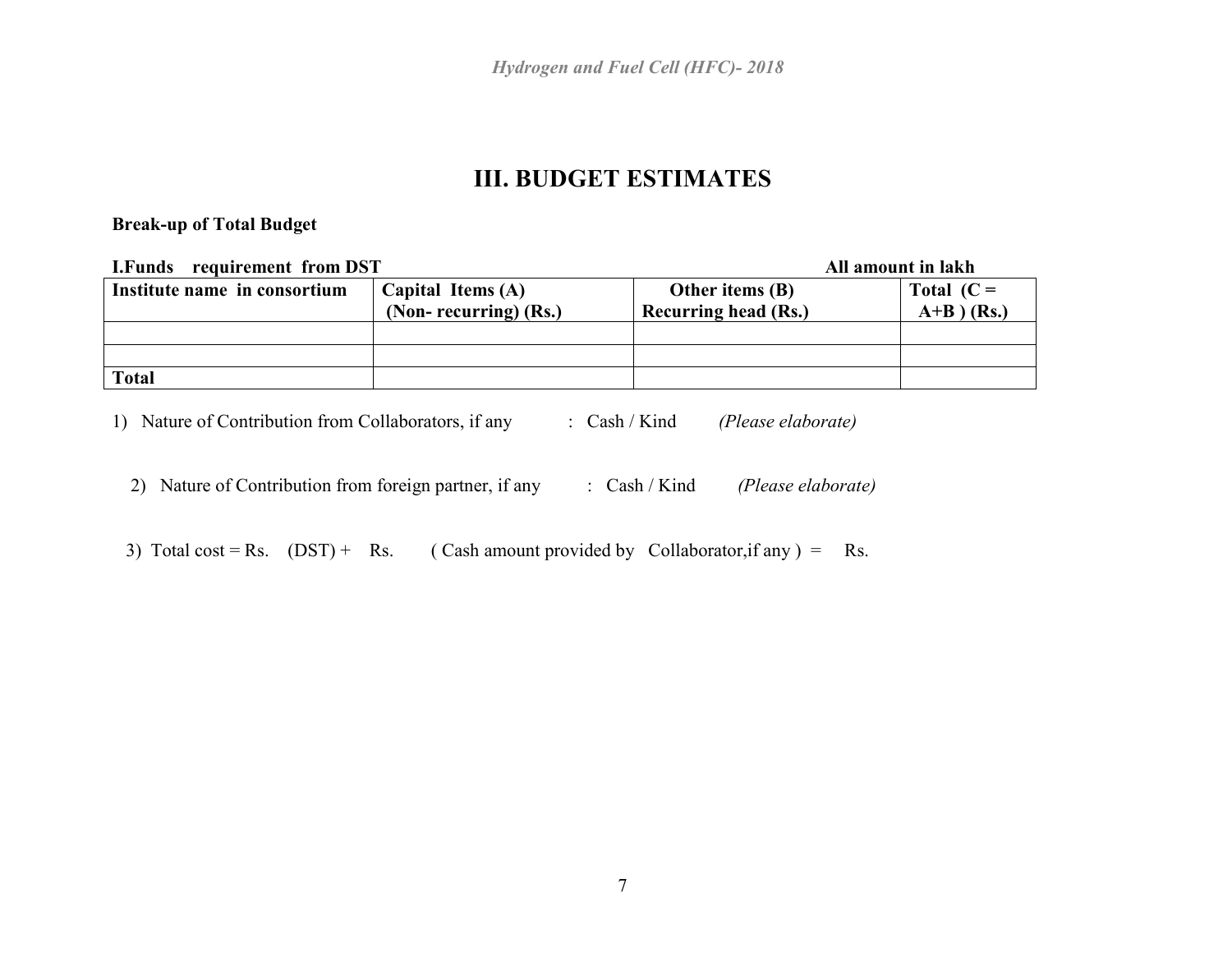# **Budget**

*(\* To be given institution/ research group-wise in case of consortium projects)*

**Name of the Institute :** 

| a)               | <b>DST Support</b>                                                                 |                                 | (All Amount in Lakh) |                      |                               |    |
|------------------|------------------------------------------------------------------------------------|---------------------------------|----------------------|----------------------|-------------------------------|----|
| S. No            | <b>Item Head</b>                                                                   | $\overline{1}^{\text{st}}$ Year | 2 <sup>nd</sup> Year | 3 <sup>rd</sup> Year | <b>Total</b><br>(Rs.<br>lakh) | In |
| $\mathbf A$      | <b>Non-recurring (Capital Items)</b>                                               |                                 |                      |                      |                               |    |
| 1                | Permanent Equipment                                                                |                                 |                      |                      |                               |    |
| 2.               | Plant cost/Fabricated systems/<br>Demonstration models<br>Subtotal (capital items) |                                 |                      |                      |                               |    |
| $\bf{B}$         | <b>Recurring Items (General)</b>                                                   |                                 |                      |                      |                               |    |
| 1.               | Manpower                                                                           |                                 |                      |                      |                               |    |
| 2.               | Consumables                                                                        |                                 |                      |                      |                               |    |
| 3.               | Contingencies                                                                      |                                 |                      |                      |                               |    |
| $\overline{4}$ . | Travel                                                                             |                                 |                      |                      |                               |    |
| 5.               | Other Costs (Outsource work<br>etc), if any                                        |                                 |                      |                      |                               |    |
| 6.               | Overhead                                                                           |                                 |                      |                      |                               |    |
|                  | Subtotal (General)                                                                 |                                 |                      |                      |                               |    |
| $\mathbf C$      | Total cost of the project $(A+B)$                                                  |                                 |                      |                      |                               |    |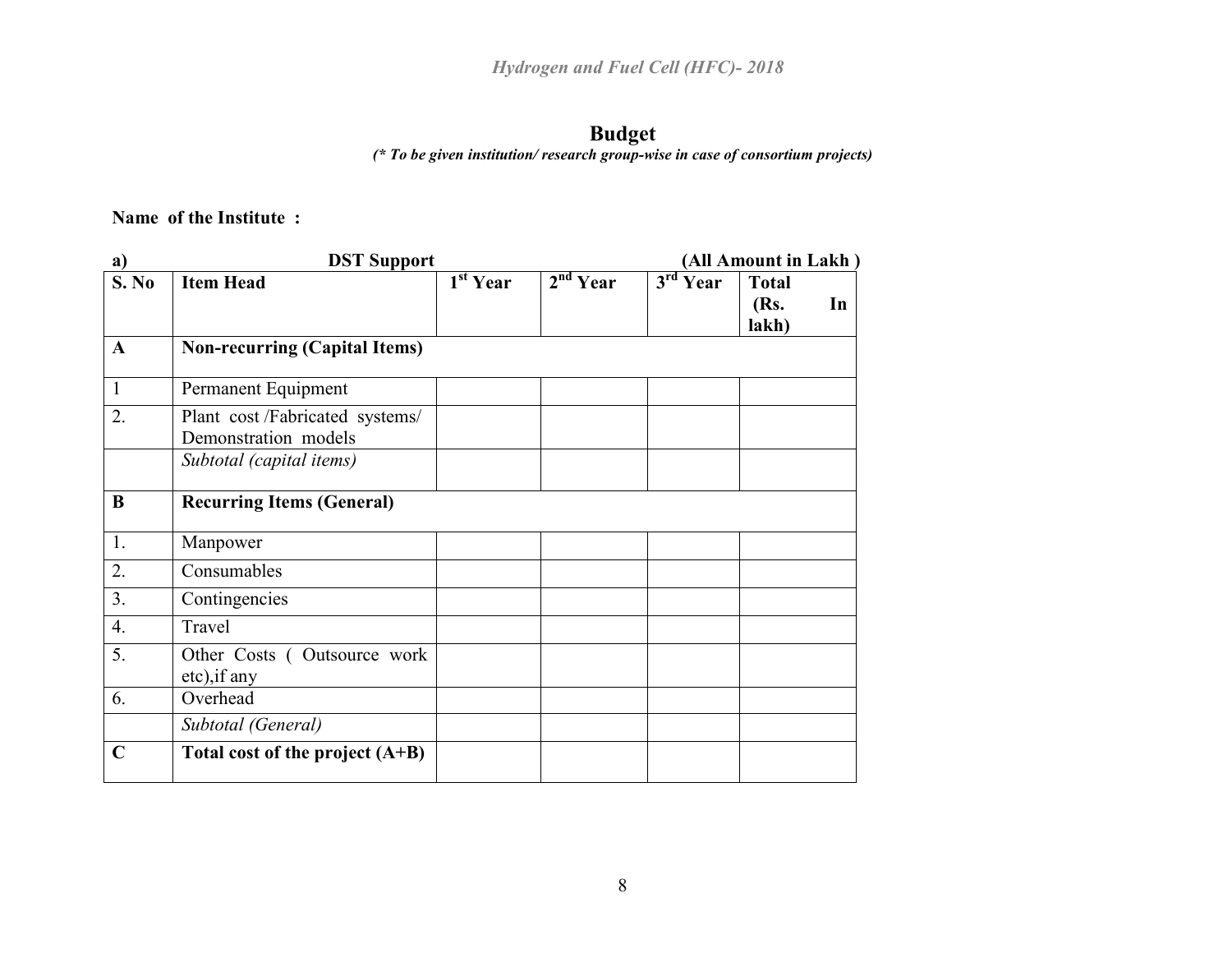## **Details of Itemized Budget**

*(\* To be given separate for each institution/ research group-wise in case of consortium projects)*

**Name of the Institute :** 

**A. Non-recurring (Capital Items)**

**A1. Equipment\***

**Budgetfor Permanent Equipment (**To be borne by DST**)**

| Description of Unit Landed Price Nos. |                 |  |                      |                  |                                            | <b>Total Cost</b> | Justification in context |  | of |
|---------------------------------------|-----------------|--|----------------------|------------------|--------------------------------------------|-------------------|--------------------------|--|----|
| Equipment                             |                 |  | (CIF+Custom          | Duty/ $\vert$ of |                                            | (Rs. in lakh)     | proposed work.           |  |    |
|                                       |                 |  |                      |                  | Taxes $+$ others charges $\vert$ Equipment |                   |                          |  |    |
|                                       |                 |  | etc)*( $Rs.in$ lakh) |                  |                                            |                   |                          |  |    |
|                                       |                 |  |                      |                  |                                            |                   |                          |  |    |
|                                       |                 |  |                      |                  |                                            |                   |                          |  |    |
|                                       |                 |  |                      |                  |                                            |                   |                          |  |    |
|                                       | Gross total $=$ |  |                      |                  |                                            |                   |                          |  |    |

*\*Page/sheet indicating the total landed cost in Indian rupees(Ensure to mention Currency Exchange rate considered in case of imported equipments, freight , taxes, spares, special installation, etc ) Please project the actual cost taking into account reliable cost estimates as no cost revision would be admissible*

**A2. Fabrication system: Tailor made models/ experimental set up (if any)**

**i) Budget for Fabrication system/Tailor made items**

| <b>Description</b> | of Unit Landed Price   Nos. |                    |               | Total Rupees   Justification in context of proposed |
|--------------------|-----------------------------|--------------------|---------------|-----------------------------------------------------|
| fabricated         | $(CIF+$<br>Custom           | - of               | (Rs. in lakh) | work                                                |
| system             | $Duty+$                     | others   Equipment |               |                                                     |
|                    | $charge)$ *<br>$(Rs$ in     |                    |               |                                                     |
|                    | lakh)                       |                    |               |                                                     |
|                    |                             |                    |               |                                                     |
|                    |                             |                    |               |                                                     |
|                    |                             |                    |               |                                                     |
|                    | Gross total                 |                    |               |                                                     |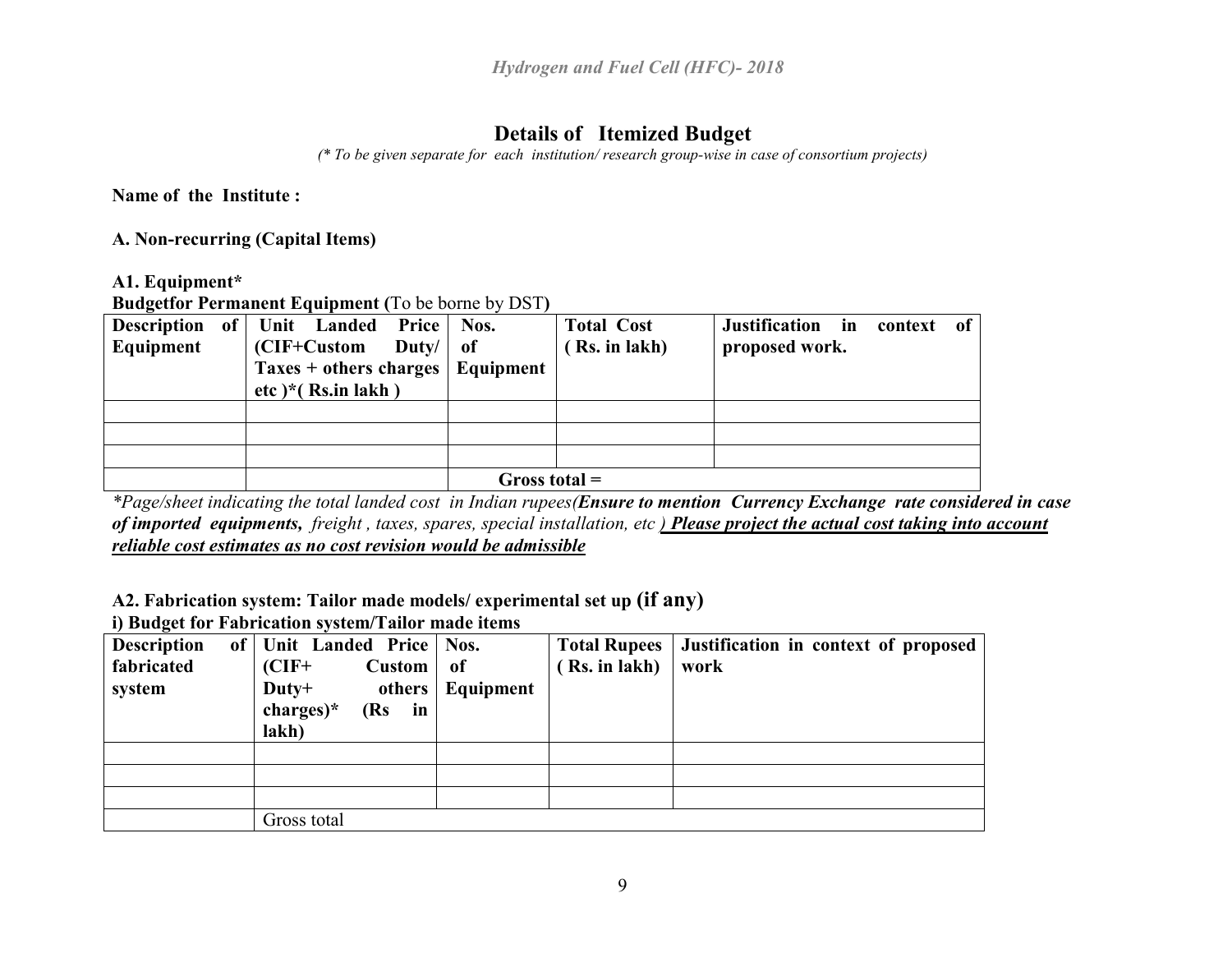*\*Page/sheet indicating the total landed cost in Indian rupees(Ensure to mention Currency Exchange rate considered in case of imported equipments, freight , taxes, spares, special installation, etc ) Please project the actual cost taking into account reliable cost estimates as no cost revision would be admissible*

## **B. Recurring Items (General)**

#### **B1. Manpower**

| Designation* | <b>Educational</b><br>Qualification   in years, if | <b>Experience</b><br>applicable | <b>Justification</b> |
|--------------|----------------------------------------------------|---------------------------------|----------------------|
|              |                                                    |                                 |                      |
|              |                                                    |                                 |                      |
|              |                                                    |                                 |                      |

**(\*Refer latest guidelines at DST website )** 

## **Manpower Budget**

**JRF /SRF/ Research Associates/ Project Assistants Details (applicable for the given category)**

| <b>Designation</b> | <b>Total Emoluments (in Rupees)</b><br>$1st$ Year $2nd$ Year | $\overline{3}^{rd}$ Year | $\text{Total}(1^{\text{st}} + 2^{\text{nd}} + 3^{\text{rd}})$<br>Years) | No. of<br>persons | (Inclusive of all<br>Allowances)<br><b>Total</b><br>Amount<br>(Rs.) |
|--------------------|--------------------------------------------------------------|--------------------------|-------------------------------------------------------------------------|-------------------|---------------------------------------------------------------------|
|                    |                                                              |                          |                                                                         |                   |                                                                     |
|                    |                                                              |                          | Gross amount required for manpower budget head =                        |                   |                                                                     |

*Please mention category/ class of city for admissible HRA along with %.*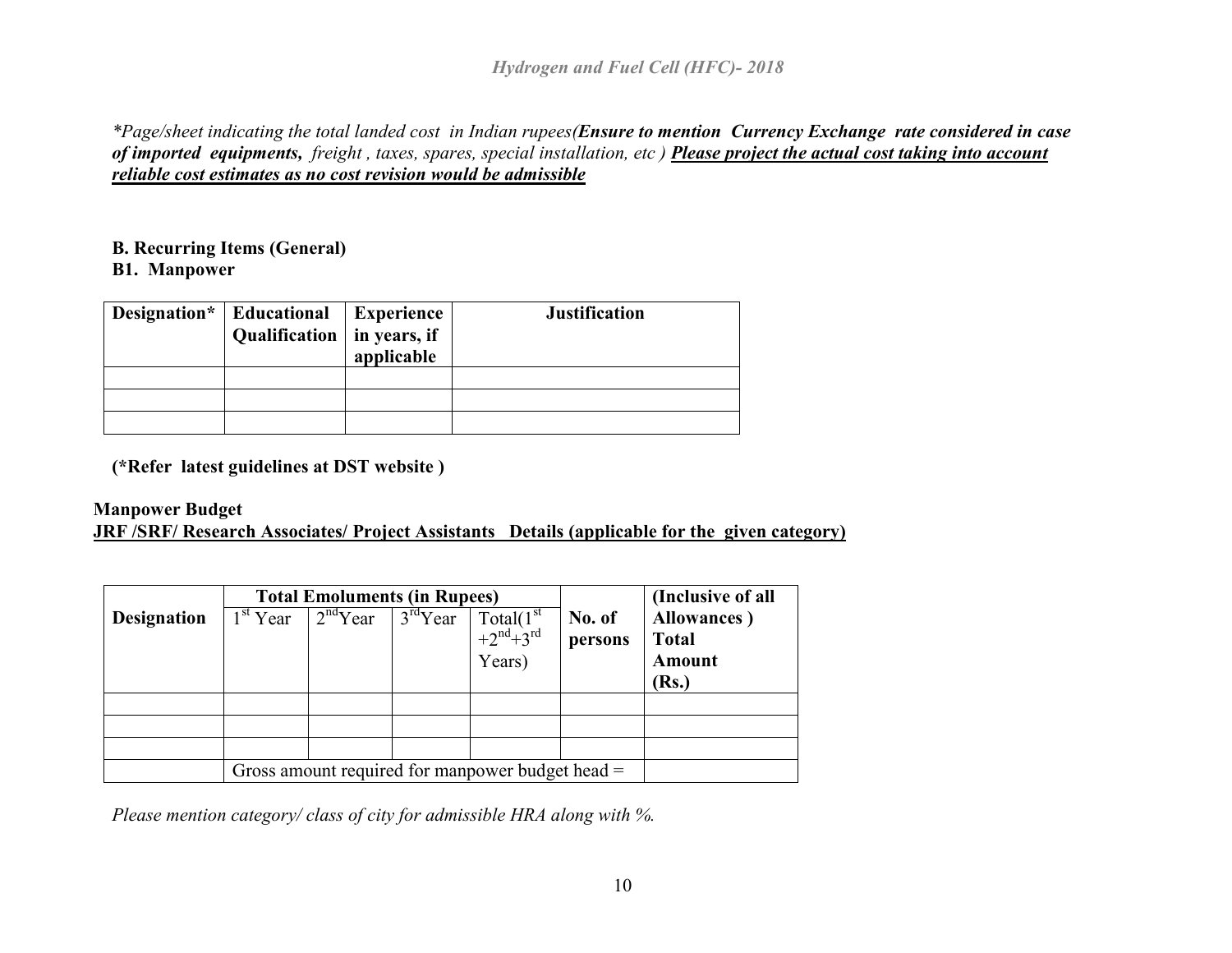#### **B2. Consumables Budget for Consumable Materials (***To be borne by DST)*

| <b>Items</b>      | <b>Unit Price</b> | <b>Qty Neeeded</b> | Amount<br>(Rs. in lakh) | <b>Justification</b> |
|-------------------|-------------------|--------------------|-------------------------|----------------------|
|                   |                   |                    |                         |                      |
|                   |                   |                    |                         |                      |
| Gross total $=Rs$ | lakh              |                    |                         |                      |

#### **B3. Contingencies**

#### **Budget for Contingencies (***To be borne by DST***)**

| <b>Items</b><br>(unforeseen expenses, patents, report $(Rs. in 1akh)$<br><i>preparations etc)</i> | Amount | <b>Justification</b> |
|---------------------------------------------------------------------------------------------------|--------|----------------------|
|                                                                                                   |        |                      |
| <b>Total</b>                                                                                      |        |                      |

## **B4. Domestic Travel\***

#### **Budget for Domestic Travel (**To be borne by DST**)**

| <b>Items</b>    | Total Amount   Detailed Justification (In case of extensive field visits needed in project |
|-----------------|--------------------------------------------------------------------------------------------|
| (to)<br>attend) | indicating breakup of cost w.r.t. to journeys, mode and class of transport<br>needed)      |
|                 |                                                                                            |
| Review          |                                                                                            |
| meetings        |                                                                                            |
| Total           |                                                                                            |

(\*) Foreign travel is generally not permitted under DST grants. Class and mode of transportation should be as per the entitlement of the concerned staff in the institute.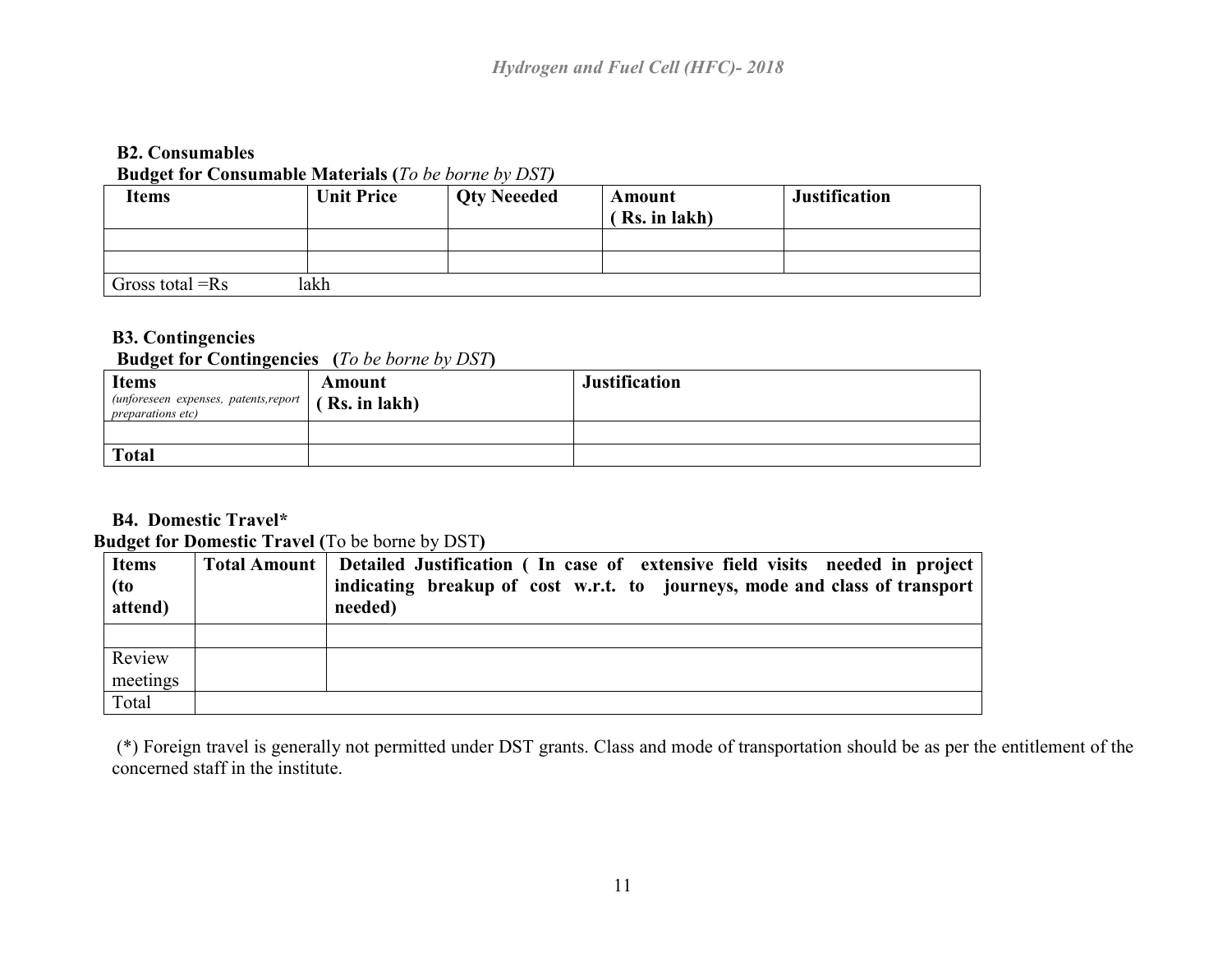#### **B5. Other Costs** ,**if applicable Budget for Other Costs (**To be borne by DST**)**

|                     | <b>Duuget for Other Costs</b> (10 00 borne by DB1) |                                                           |  |  |  |  |
|---------------------|----------------------------------------------------|-----------------------------------------------------------|--|--|--|--|
| <b>Item</b>         | <b>Total</b>                                       | Detailed Justification (derived cost calculation and      |  |  |  |  |
|                     | Rs. in lakh)                                       | relevant Quotation at Annexure- /<br>page no <sup>*</sup> |  |  |  |  |
| Outsource work      |                                                    |                                                           |  |  |  |  |
|                     |                                                    |                                                           |  |  |  |  |
| Other items, if any |                                                    |                                                           |  |  |  |  |
| Gross total $=$     | Rs.                                                |                                                           |  |  |  |  |

#### **Collaborator budget / Contribution**

Submit similar above detail breakup for each collaborator, if any

#### **Organization details:**

- a. Designation of the financial authority in organization:
- b. Whether organization registered with Govt. of India Public Financial Management System\* (PFMS): Yes/ No
- c. If not, please get it registered as soon as possible at PFMS website which is mandatory. If yes, inform Agency code registered atPFMS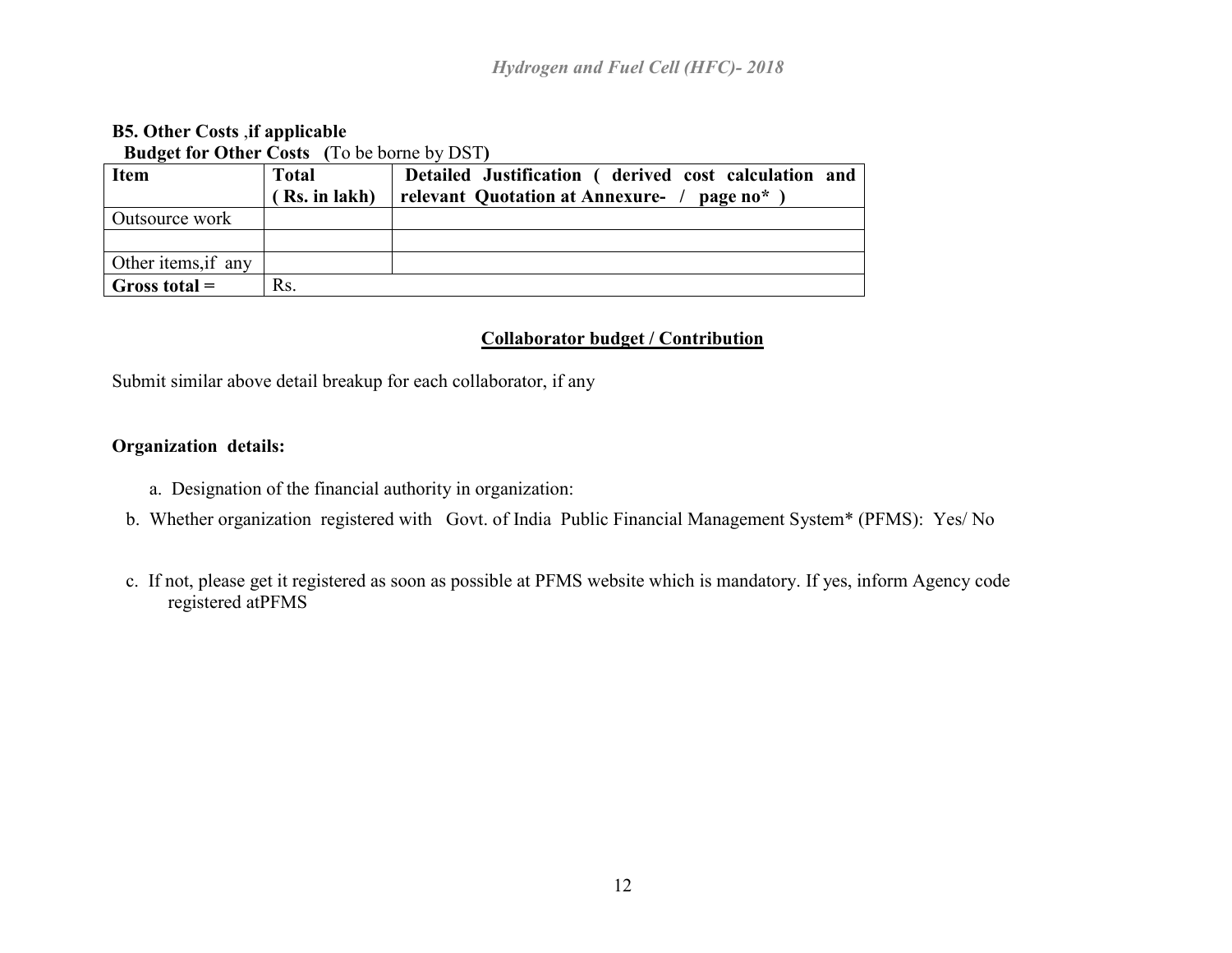# **IV. Proforma for Bio-Data of Principal Investigator(s) (PI),Co-Principal Investigator(s) (Co PI), and Coordinating Investigator of each partner Institution (Please be brief and follow the format)**

- **1. Name**
- **2. Gender**
- **3. Date of Birth**
- **4. E-mail ID**
- **5. Qualifications**

| S. No. | <b>Degree</b> | <b>Institution</b> | Year | Division/Class |
|--------|---------------|--------------------|------|----------------|
|        |               |                    |      |                |
|        |               |                    |      |                |
|        |               |                    |      |                |

### **6. Employment Experience**

| <b>S. No.</b> | <b>Position &amp; Organization</b> | <b>Nature of Job</b> | <b>Period</b> |
|---------------|------------------------------------|----------------------|---------------|
|               |                                    |                      |               |
|               |                                    |                      |               |
|               |                                    |                      |               |
|               |                                    |                      |               |

- **7. Selected List of Ten Best Publications** *(relevant to the proposed project)*
- **8. Patents filed/Granted with details***(relevant to the proposed project)*
- **9. Books Published /Chapters contributed***(relevant to the proposed project)*

#### **10. Sponsored Research Projects (last five years)**

| ञ.<br>N <sub>0</sub> | Title | Sponsoring Agency and Period<br><b>Officer Concerned</b> | Amount | Achievements |
|----------------------|-------|----------------------------------------------------------|--------|--------------|
|                      |       |                                                          |        |              |
|                      |       |                                                          |        |              |
|                      |       |                                                          |        |              |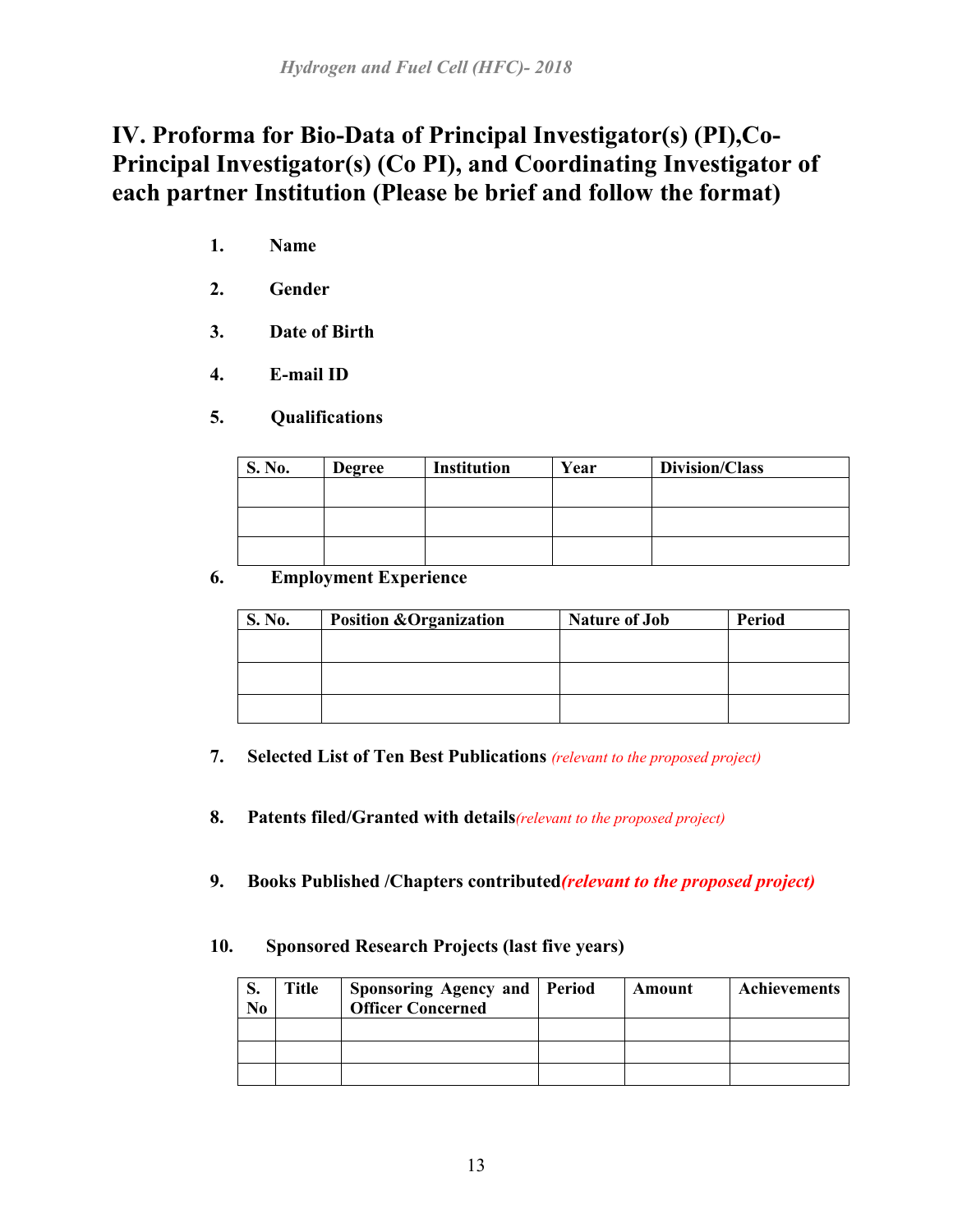## **a. Consultancy Projects (last five years)**

| $\mathbf{C}$<br>S.<br>N <sub>0</sub> | <b>Title</b> | Sponsoring Agency | <b>Period</b> | Amount |
|--------------------------------------|--------------|-------------------|---------------|--------|
|                                      |              |                   |               |        |
|                                      |              |                   |               |        |
|                                      |              |                   |               |        |

### **b. Sponsored Research/Consultancy Projects submitted for approval**

| S.No. Title | <b>Funding</b><br><b>Agency</b> | <b>Duration</b> | Amount |
|-------------|---------------------------------|-----------------|--------|
|             |                                 |                 |        |
|             |                                 |                 |        |
|             |                                 |                 |        |

#### **11. Awards and Honors:**

- A. National list
- B. International list:

#### **12 Technologies Developed/ Transferred:**

 (please provide details of technologies transferred to industry, technologies commercialized)

Date (Signature of PI)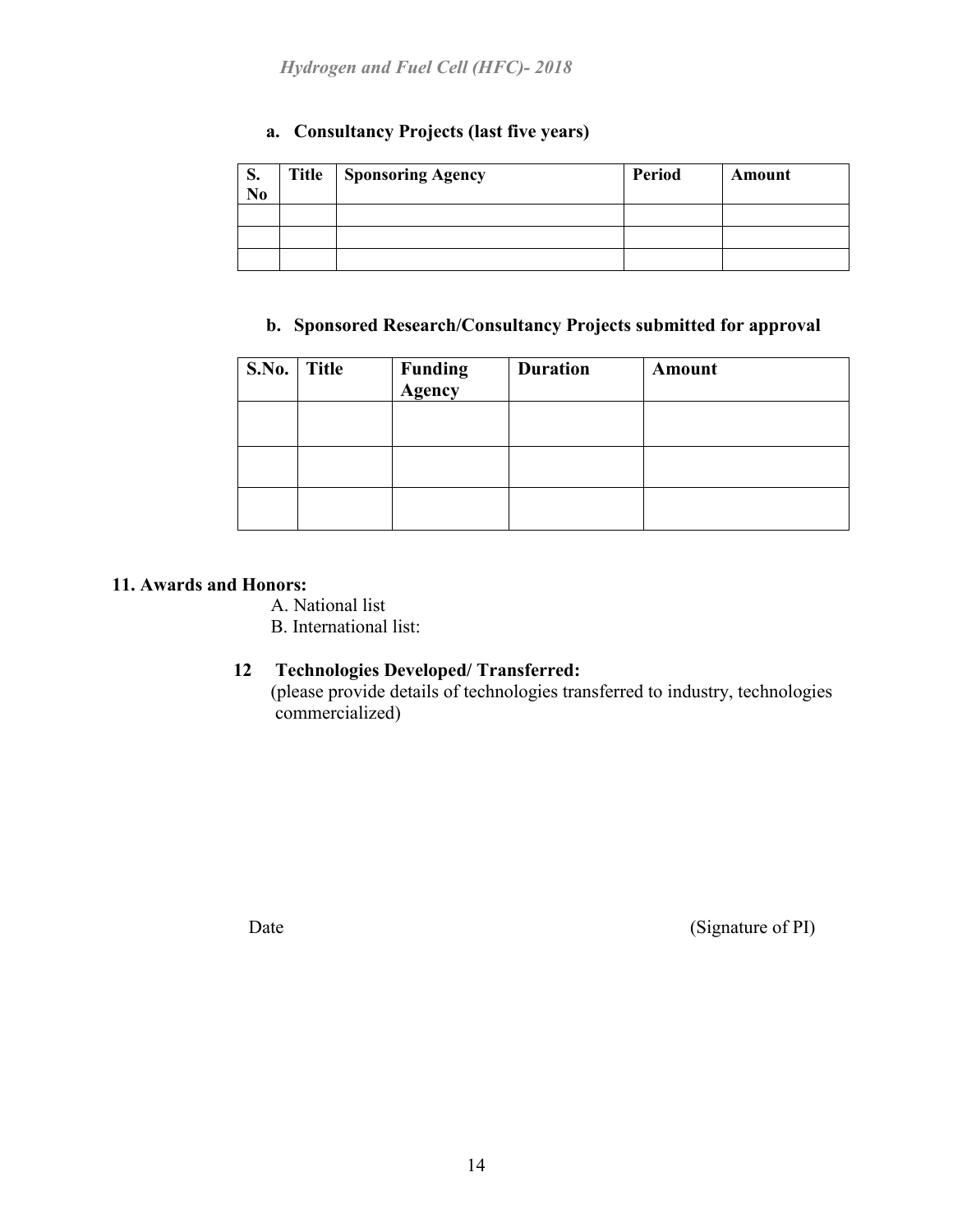# **V. UNDERTAKING FROM THE INVESTIGATOR(S)**

### **Project Title:**

- 1. I/We have carefully read the terms and conditions of the Clean Energy Research Initiative (CERI) Programme and I/We agree to abide by them.
- 2. I/We have not submitted this or a similar Project proposal elsewhere for financial support.
- 3. I/We have explored and ensured that the equipment and the basic facilities described in the Research Proposal, will actually be available as and when required for the purpose of the Project. I/We shall not request financial support under this project, for procurement of these items.
- 4. I/We undertake that spare or idle capacity of the permanent equipment procured under the project will be made available to other legitimate users from parent and other organizations.
- 5. I/We have enclosed the following :
- <sup>A</sup> Endorsement from the Heads of the Institution *(on letter head)*
- B Undertaking from the Collaborator(s) *(on letter head)*
- C Complete Project Proposal with all enclosures *(1 marked'original' + 2hard copies + 1 soft copy as .doc file)*

Name(s) and Signature(s) of the Investigators\*

Date Place

(\* To be signed by PI and Co-PI of each Participating Institution)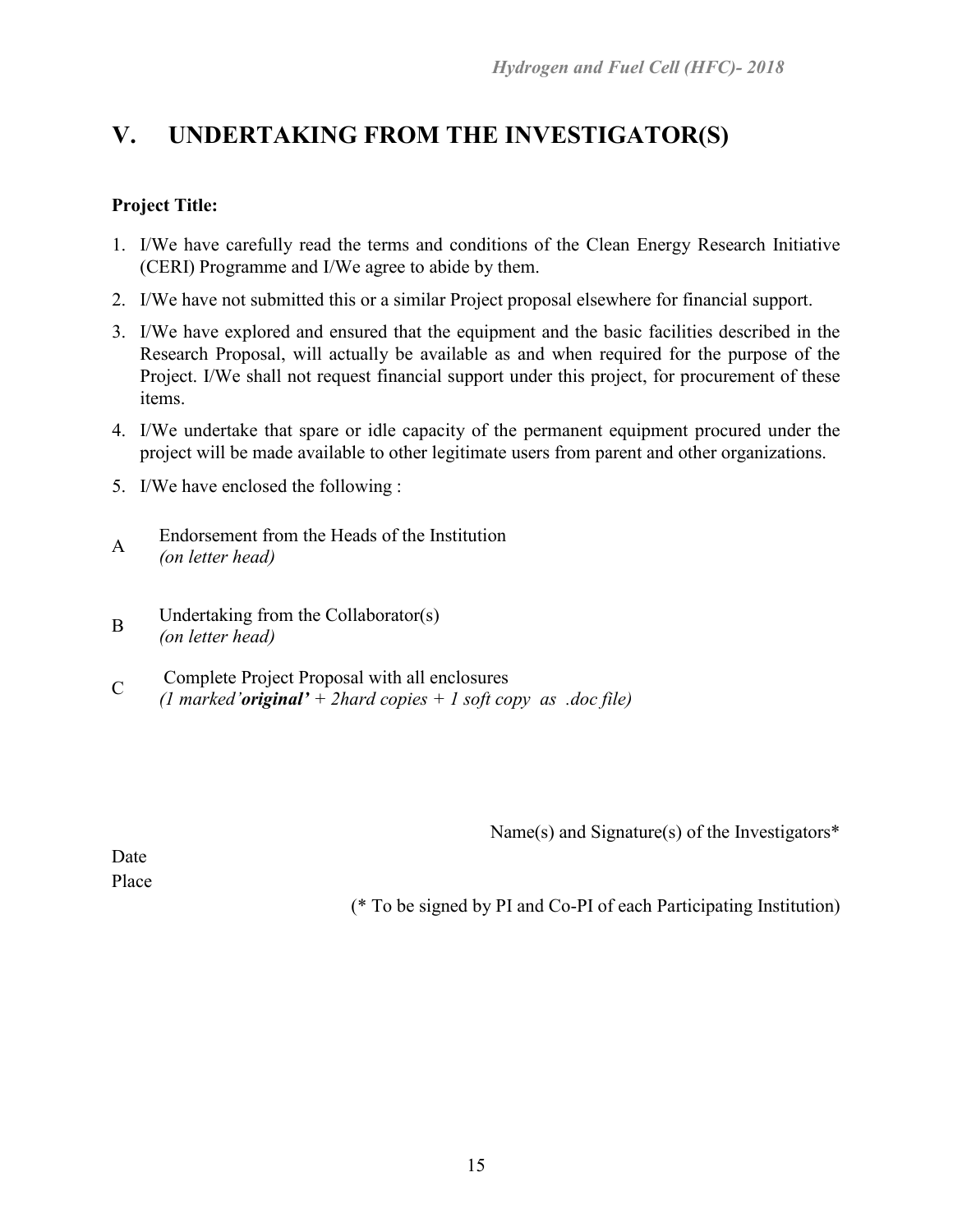## **VI. ENDORSEMENT FROM THE HEAD OF THE ORGANISATION**

(*To be typed on the letter-head of the organization*) (To be provided by each of the participating Institutions)

#### **Project Title**

- 1. Certified that the organization welcomes the participation of Dr/Mr/Mrs ………………..as the PI and Dr/Mr/Mrs………………as the Co-PI for the project and that in the unforeseen and legitimate event of discontinuation by the PI, the Co-PI will assume full responsibility for completion of the project. Information to this effect, endorsed by me, will be promptly sent to the DST.
- 2. Certified that the equipment, other basic facilities and other administrative facilities as per the terms and conditions of the award of the Project, will be extended to the investigator(s) throughout the duration of the project.
- 3. The Organization shall ensure that financial and purchase procedures are followed as per the prevailing norms of the organization, within the allocated budget.
- 4. The Organization shall provide timely the Statement of Expenditure and the Utilization Certificate of the grant as required by the DST in the prescribed format.
- 5. **The grant for the proposal, if approved , the funds shall be transferred to following organization account :**

|   | Name of A/c holder         |
|---|----------------------------|
|   | (as per Bank record)       |
|   | Bank Account No.           |
| 3 | Bank Branch Name & Address |
|   | <b>MICR Code</b>           |
|   | <b>IFSC Code</b>           |
| 6 | E-mail (Agency /PI)        |
|   | Mobile No. (Agency/PI)     |
| 8 | Unique agency code*        |

**\* Refer website : https://pfms.nic.in/Users/LoginDetails/Login.aspx?ReturnUrl=%2f**

**(Head of the Institute) Seal/Stamp**

**Date Place**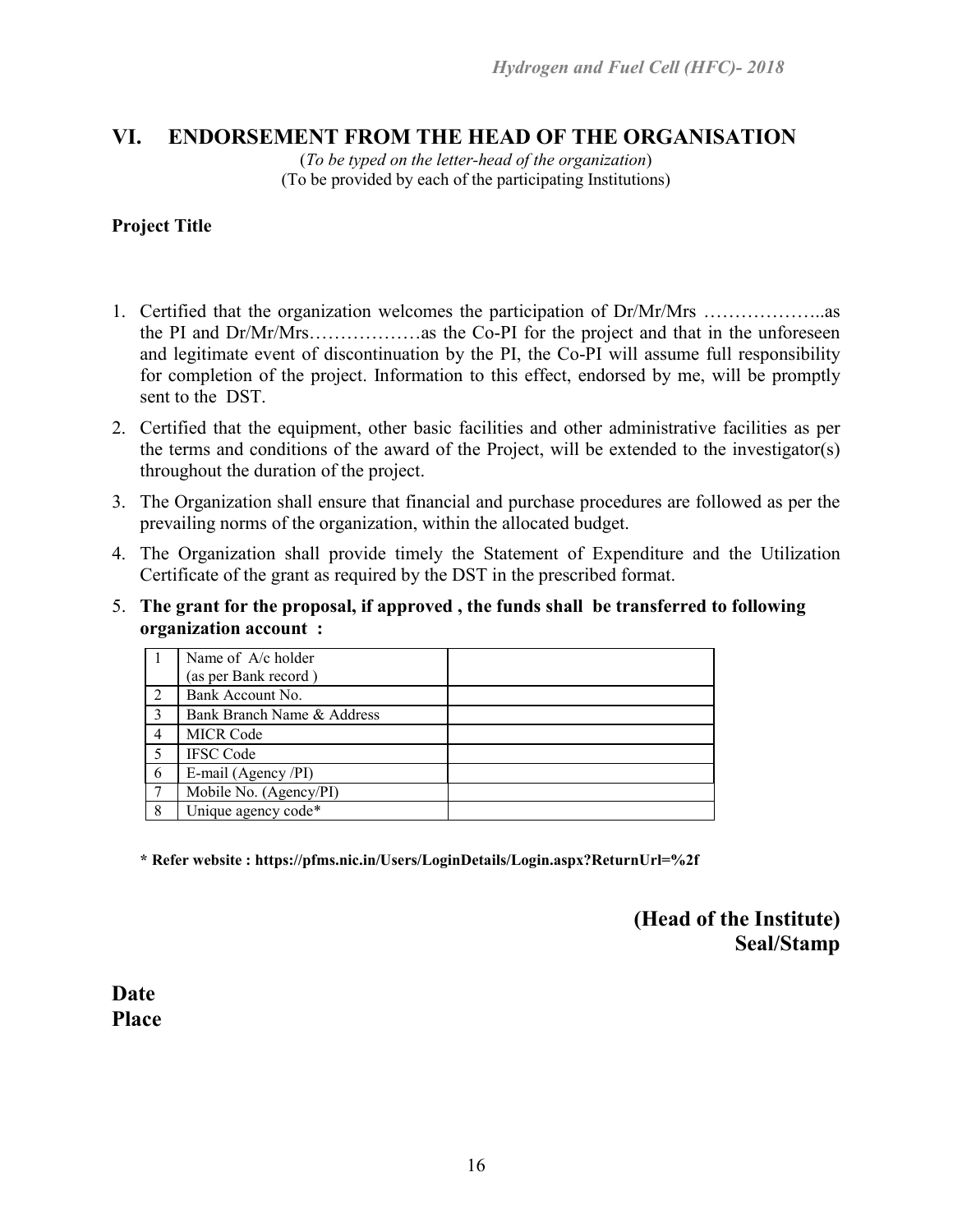# **VII. Endorsement from collaborating Industry/ Agency***(if any)*

*(On the official letter head)*

I have gone through the Project proposal entitled………….. submitted by ……………*(Name of PI)* …of…………….*(Name of the Institute)* for DST funding and noted the obligations and responsibilities indicated in our name which are as below :

1. Contribution in financial terms *(mention amount in Rs.)*

2. Contribution in kind *(list activities)*

 I hereby affirm that my organization/industry is committed to participate in the Project to the full extent as indicated including financial liabilities accruing therefrom as detailed above. A brief profile of my organization is summarized below:

> Name of Organization Line of Business/ Major Products No. of employees Annual Turn over

The Annual Report for the last financial year is enclosed.

**(Head of the Organization) Seal/Stamp**

**Date Place**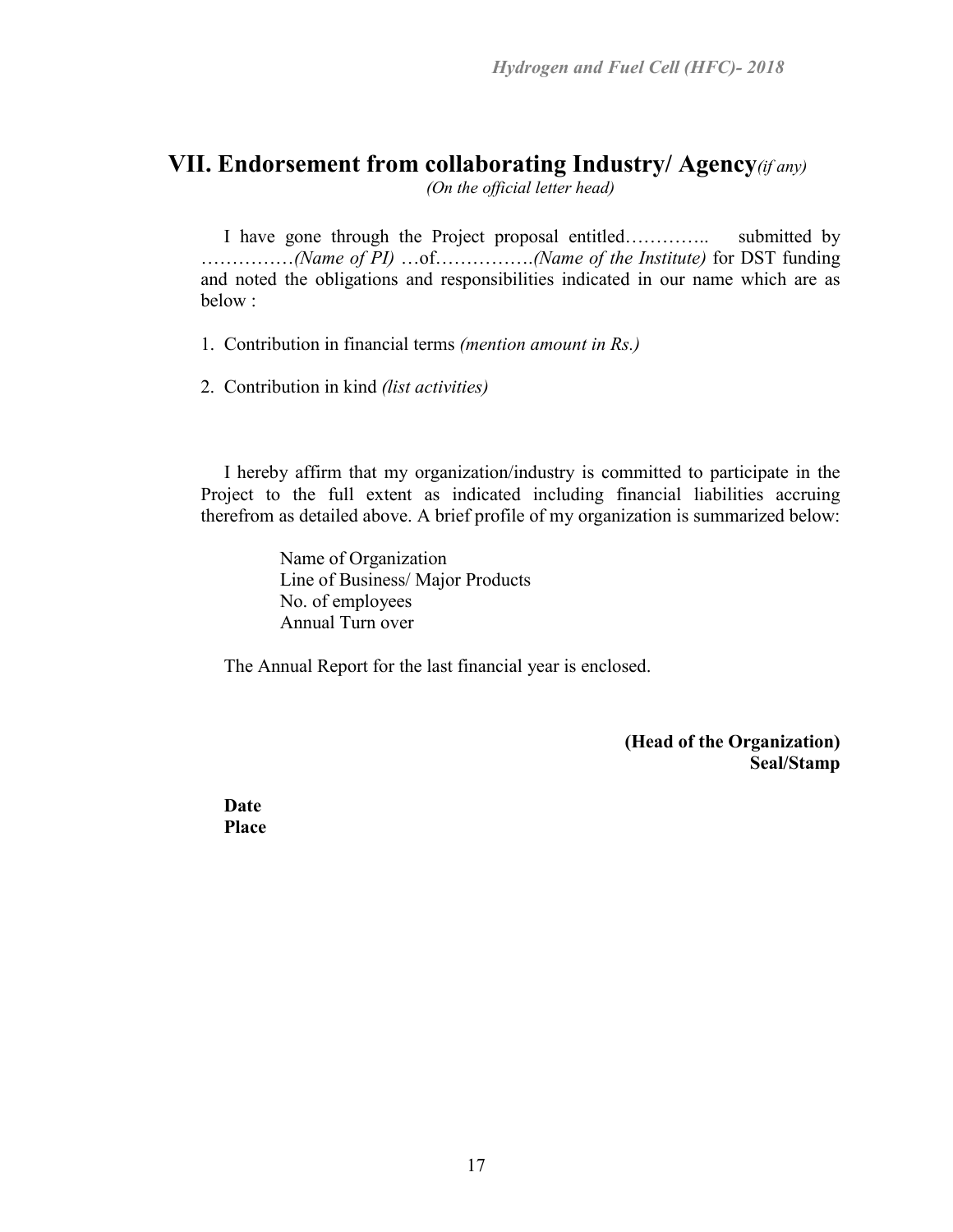## **VIII. Endorsement from Overseas Collaborators***(if any)*

*(On the official letter head)*

I have gone through the Project proposal entitled………….. submitted by ……………*(Name of PI)* …of…………….*(Name of the Institute)* for DST funding and noted the obligations and responsibilities indicated in our name which are as below :

- 1. Participation of scientific manpower
- 2. Technical contribution and support
- 3. Contribution in financial terms *(mention amount in Rs.)*
- 4. Contribution in kind *(list activities)*

 I hereby affirm that my organization is committed to participate in the Project to the extent as indicated above. I also note that DST has no financial liability on account of participation of our institution in the above project. I also nominate…………. as nodal person to interact with Indian partners for successful project implementation.

> **(Head of the Organization) Seal/Stamp**

**Date Place**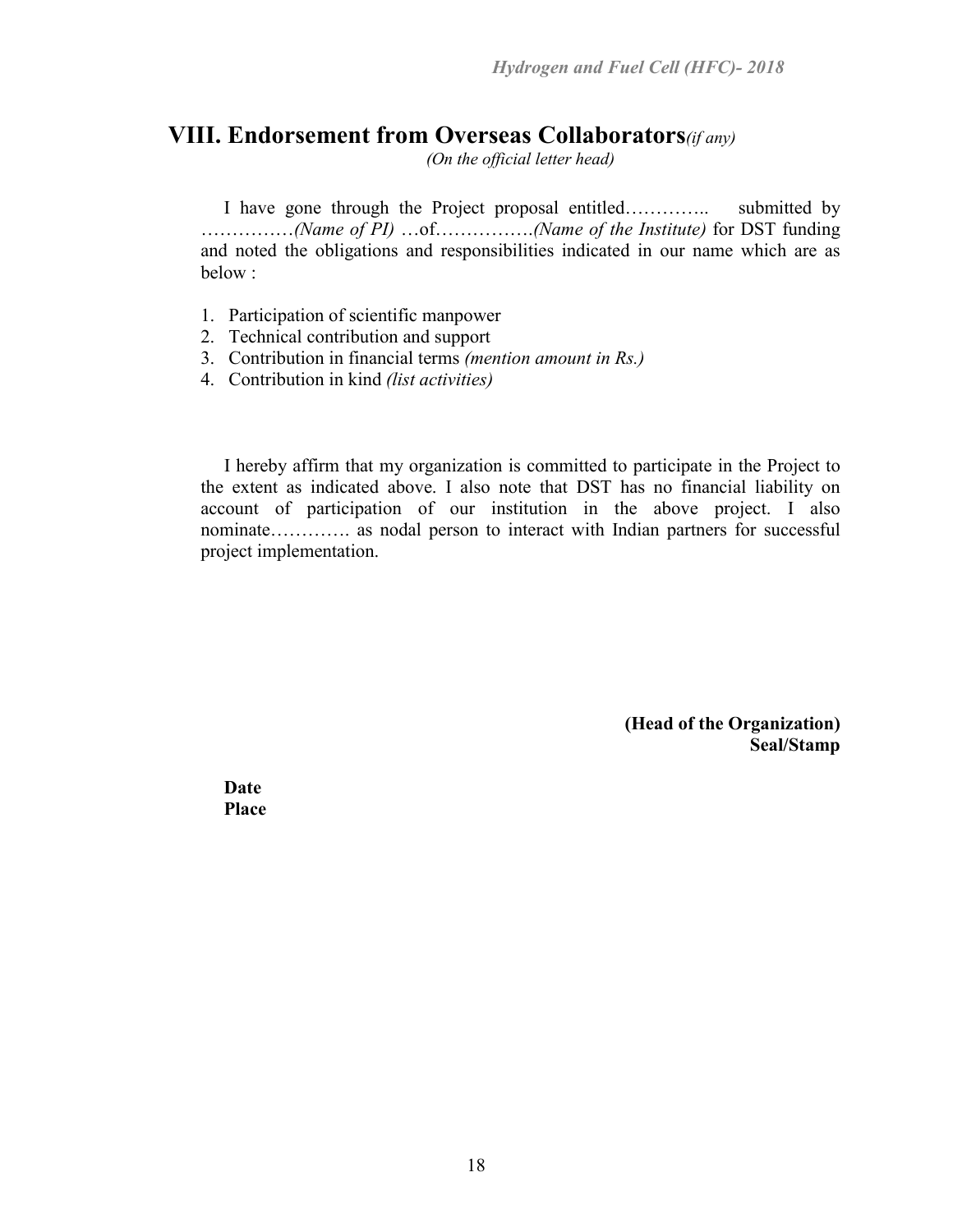#### **Annexure- I**

#### **Department of Science & Technology Materials for Energy Storage (MES)Programme Terms & Conditions of the Grant**

1. Approval of the Research Proposal and the grant released for it is for the specific Project sanctioned and the released grant should be exclusively spent on the Project within the stipulated period. The Institution may use funds obtained from any other Organization with the concurrence of DST, for the Project.**Anyun-spent balance out of the amount sanctioned must be surrendered to the Government of India through a crossed Cheque/ Demand Draft drawn in favour of Drawing & Disbursing Officer, DST, New Delhi.**

2. For permanent, semi-permanent assets acquired solely or mainly out of the Project grant, an audited record in the form of a register shall be maintained by the Grantee Organization. The term "Assets" include (a) the immovable property acquired out of the grant; and (b) movable property of capital nature where the value exceeds Rs 50,000/-. The Organization is required to send to the Department of Science & Technology a list of Assets acquired from the grant. The grant shall not be utilized for construction of any building unless a specific provision is made for that purpose. Full infrastructural facilities by wayof accommodation, water, electricity, communication, etc. for smooth implementation of the Project shall be provided by the Organization.

3. All the Assets acquired from the grant will be the property of the Government of India and should not be disposed off or encumbered or utilized for purposes other than those for which the grant had been sanctioned, without the prior sanction of DST. These should also be reflected on you website.

4. At the conclusion/ termination of the Project, the Government of India will be free to sell or otherwise dispose off the Assets which are the property of the Government. The Organization shall render to the Government necessary facilities for arranging the sale of these Assets. The Government of India has the discretion to gift the Assets to the Organization or transfer them to any other Organization if it is considered appropriate.

5. The Organization / PI will furnish Six-MonthlyProgress Report *(5 copies)* of the work on the Project on half-yearly basis form date of start. The first half-year period shall be rounded off to the last date of the sixth month. The subsequent periods of six months shall begin from the first day of the following calendar month. In addition, DST may designate a Scientist/ Specialist or an Expert Panel to visit the Organization periodically to review the progress of the work being carried out and to suggest suitable measures to ensure realization of the objectives of the Project. During the implementation of the Project, the Organization will provide all facilities to the visiting scientist/ specialist or the Expert Panel by way of accommodation, etc. at the time of their visit. On completion of the Project, final consolidated "project completion report " on the work done on the project will be prepared after incorporating the suggestions ,if any, from the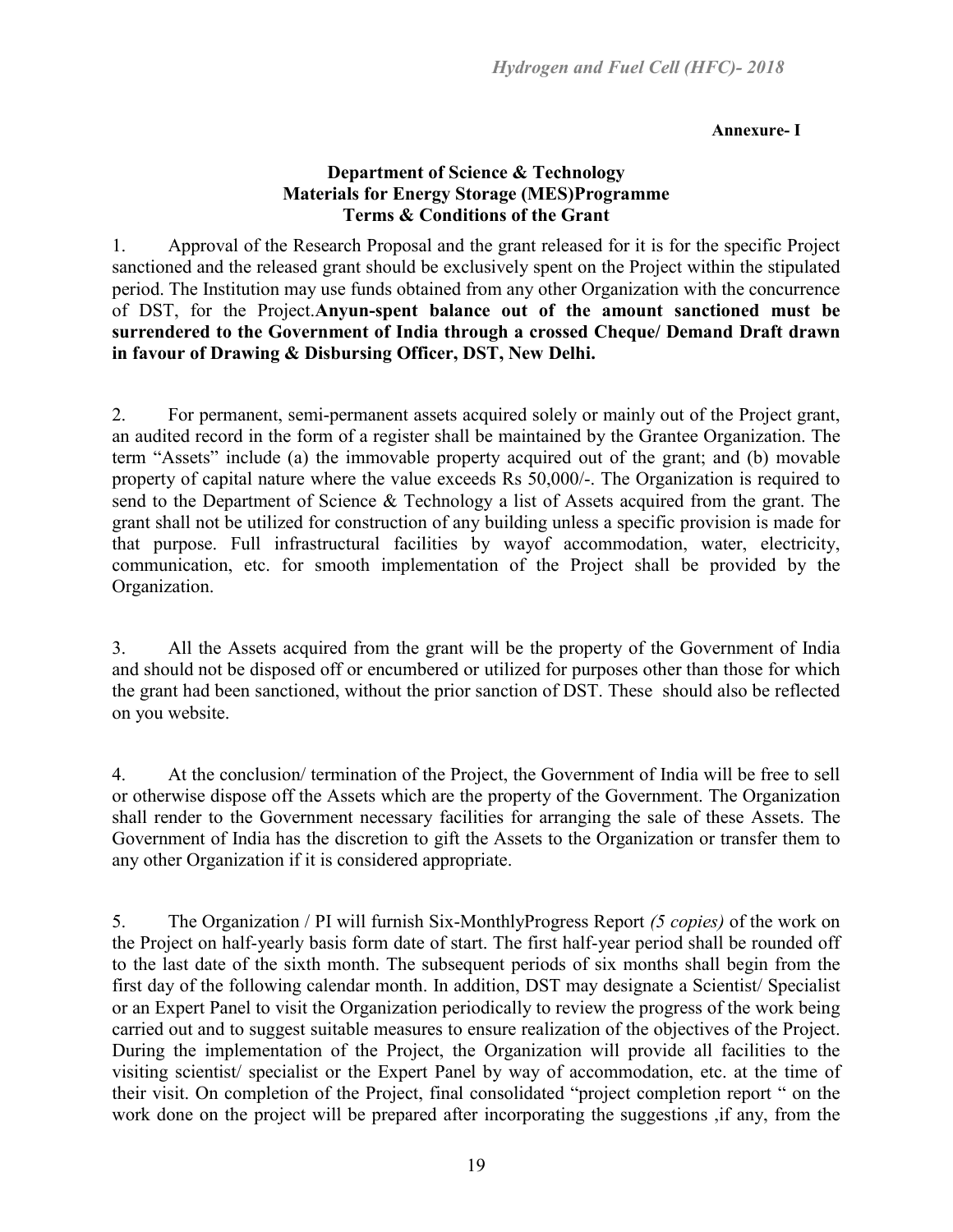reviewers of the project and ten copies of the same will be submitted to Project Completion Report as per the DST format on the work done on the Project should be sent to DST.

6. At the time of seeking further installment of the grant, the Organization/ PI has to furnish the following documents:

a) Utilization Certificate **(UC) and** Statement of Expenditure **(SE)** for the previous financial year (in original or copy if sent earlier);

b) An authenticated Statement of Expenditure **(SE)** including committed Expenditure for the Project **till the previous month**.

c) Progress report ,if not sent earlier.

7. Request for specific approval of DST to **carry forward** the unutilized grant to the next financial year for utilization for the same Project, should be sent along with UC and SE, after completion of the financial year.

#### 8. **The Comptroller & Auditor General of India, at his discretion, shall have the right of access to the books and accounts of the Organization maintained in respect of the grant received from the Government of India.**

9. The Organization will maintain separate audited accounts for the Project and would keep the whole of the grant in a bank account earning interest, the interest thus earned should be reported to DST and should be reflected in the Statement of Expenditure. The interest thus earned will be treated as a credit to the Organization to be adjusted towards further installment of the grant.

10. The Organization willneither entrust the implementation of the work (except the outsourced part as approved) for which the grant has been sanctioned to any other Organization nor will it divert the grant receipts to any other Organization as assistance. In case the Organization is not in a position to implement or complete the Project, it should, forthwith, refund to DST the entire grant received by it or the balance grant remaining with it.

11. All the personnel including Research personnel appointed under the Project, for the full/ part duration of the Project, are to be treated as project personnel on contract to organization and will be governed by the administrative rules/ service conditions (for leave, TA/DA, etc.) of the implementing institute.. They are not to be treated as employees of the Government of India and DST will have no liability, whatsoever, for the project personnel after the completion of the Project duration.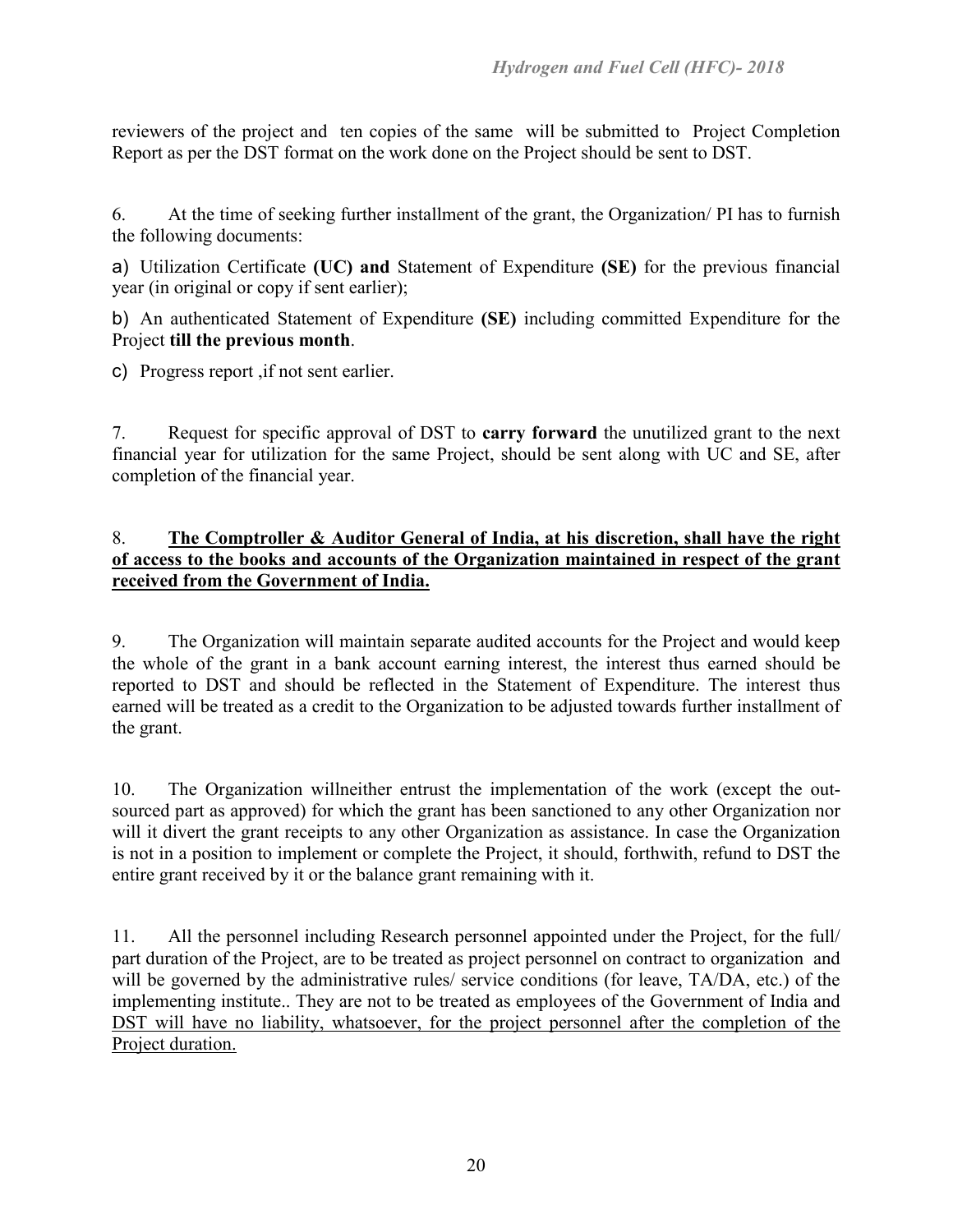12. For expeditious implementation of the research Project, PI will take the assistance of the Organization in the process of selection and appointment of staff and payment to them. Pay Scale and emoluments for the posts not covered under DST's OM are governed by the norms prevalent in the implementing Organization or as decidedin consultation with DST.

#### 13. **DST reserves the right to terminate the Project at any stage if it is convinced that the grant has not been properly utilized or sufficient progresshas not been reported under the project or sufficient effort have not been devoted.**

14. **The Project becomes operative with immediate or within a maximum of 1month from the date on which the funds is received by the implementing Organization.**This date should be immediately intimated by the Grantee authorities/ Principal Investigator to DST.

15. The grantee organization shall associate a Co-PI with the project ,if not already a part of the project team. The Co-PI shall function as PI in the absence of PI and should be totally in knowledge of the activities of the project to avoid loss to the project, in case PI leaves the organization. If PI to whom a grant for a Project has been sanctioned wishes to leave the Grantee Organization where the Project is sanctioned,Grantee Organization/PI will inform DST of the same and in consultation with DST, evolve steps to ensure successful completion of the Project through co-PIbefore relievingthe PI or appoint another equivalent position officer as PI.

16. Investigator(s) wishing to publish technical/ scientific papers based on the research work done under the Project, should acknowledge the assistance received from DST, indicating the Project sanction number under which Grant has been given to the Grantee organization So PI will submit a copy of the paper to the ministry as soon as it is published.

17. If the results of research are to be legally protected under the IPR , the results should not be published without action being taken to secure legal protection for the research results.For further information/ clarification on this subject The Director, Technology Information, Forecasting and Assessment Centre (TIFAC), Patent Facilitating Cell, Vishwakarma Bhawan, Shaheed Jeet Singh Marg, New Mehrauli Road, New Delhi- 110016, tifac@nda.vsnl.net.in, may be contacted.

18. If the results of the work carried out under the grant require preparation of a technical booklet/guides/software/CD etc. in such cases the grantee organization will publish/prepare sufficient copies (number of copies to be decided in consultation with DST) and keep a portion for their use/ dissemination and submit the remaining copies to the Ministry for their use and distribution.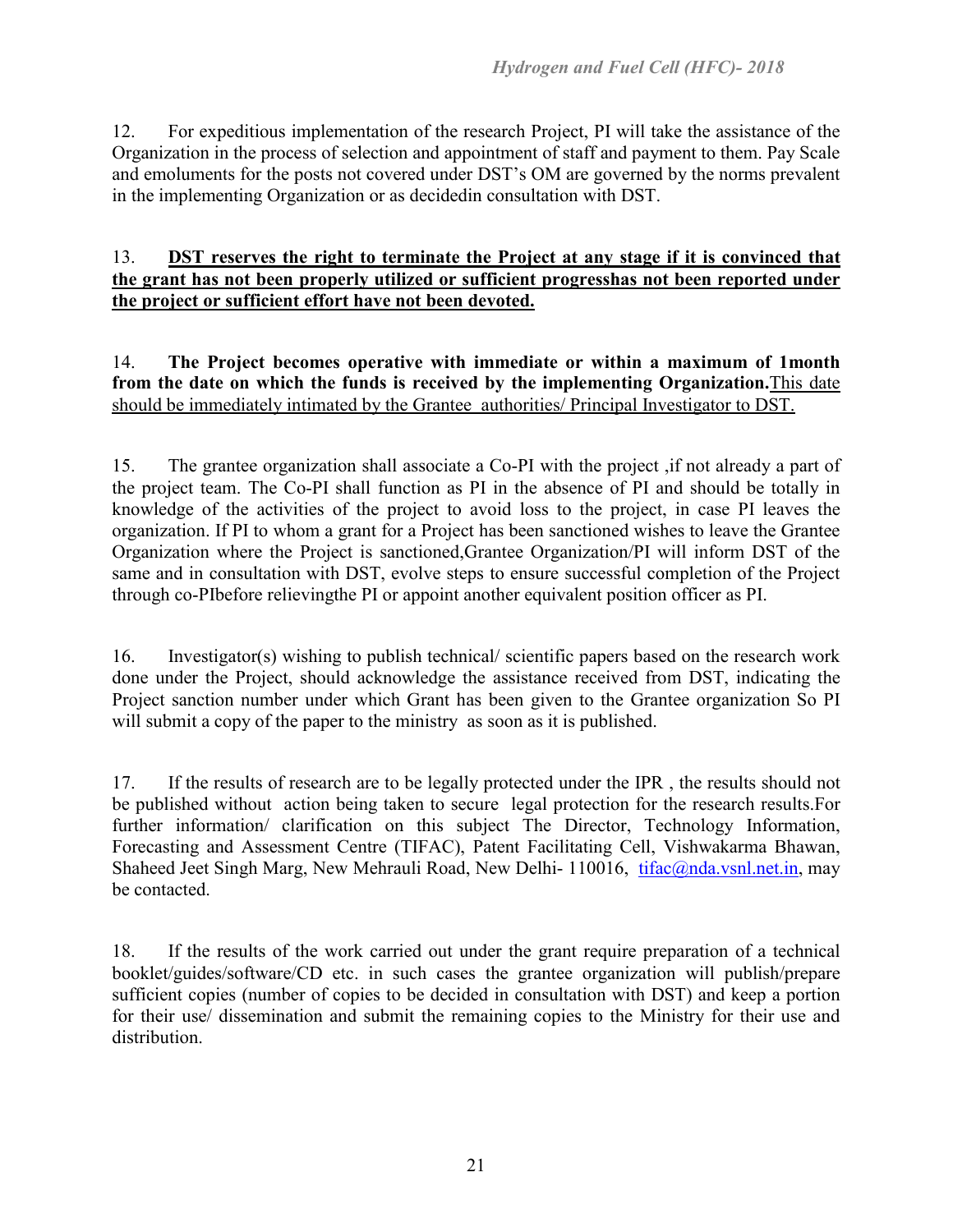19. If the result is in the form of a survey repot/ product performance evaluation or other such activities which have commercial implications, the grantee organization will not publish the results without specific written approval of this Ministry.

20. The grantee institution/PI should provide a copy of the 'FullText Document' of the patent within one month of its publication**.**

21. The grantee organization(s)/ Inventor(s) are required to seek protection of Intellectual Property Rights for the results/ output of the sanctioned projects. The terms and conditions regarding IPR issues shall be in accordance with the guidelines contained in the DST issued with the concurrence of Ministry of Finance, Department of Expenditure vide their O.M. No.33 (5) PF-1199, dated 22<sup>nd</sup> February, 2000 or subsequent circulars which may be issued by DST/MOF on the subject.

22. In case of any dispute the decision of Secretary, Ministry of Science and Technology shall be final.

#### **Research manpower Guidelines:**

#### **DST Emoluments for Research Personnels (wef 01.10.2014)**

#### **For more details, see link:**

**http://serb.gov.in/pdfs/Results/OM-Revision%20of%20Fellowship.pdf**

**\_\_\_\_\_\_\_\_\_\_\_\_\_\_\_\_\_\_\_\_\_\_\_\_\_\_\_\_\_\_\_\_\_\_\_\_\_\_\_\_\_\_\_\_\_\_\_\_\_\_\_\_\_\_\_\_\_\_\_\_**

#### **A. Junior Research Fellow (JRF) / Senior Research Fellow (SRF)**

| SI.          | <b>Designation &amp; Qualification</b>                                                                                                                                             | <b>Emoluments per month</b> |
|--------------|------------------------------------------------------------------------------------------------------------------------------------------------------------------------------------|-----------------------------|
| No.          |                                                                                                                                                                                    |                             |
| I            | <b>Junior Research Fellow (JRF)</b>                                                                                                                                                | $Rs. 25,000/$ -             |
|              | Post Graduate Degree in Basic Science with NET qualification<br>or Graduate Degree in Professional Course with NET<br>qualification or Post Graduate Degree in Professional Course |                             |
| $\mathbf{I}$ | <b>Senior Research Fellow (SRF)</b><br>Qualification prescribed for JRF with two years of research<br>experience                                                                   | Rs. 28,000/-                |

The local institution shall review the performance of JRF after two years through an appropriate Review Committee constituted by the Head of the Institution. The fellow may be awarded SRF after successful assessment by the Review Committee.